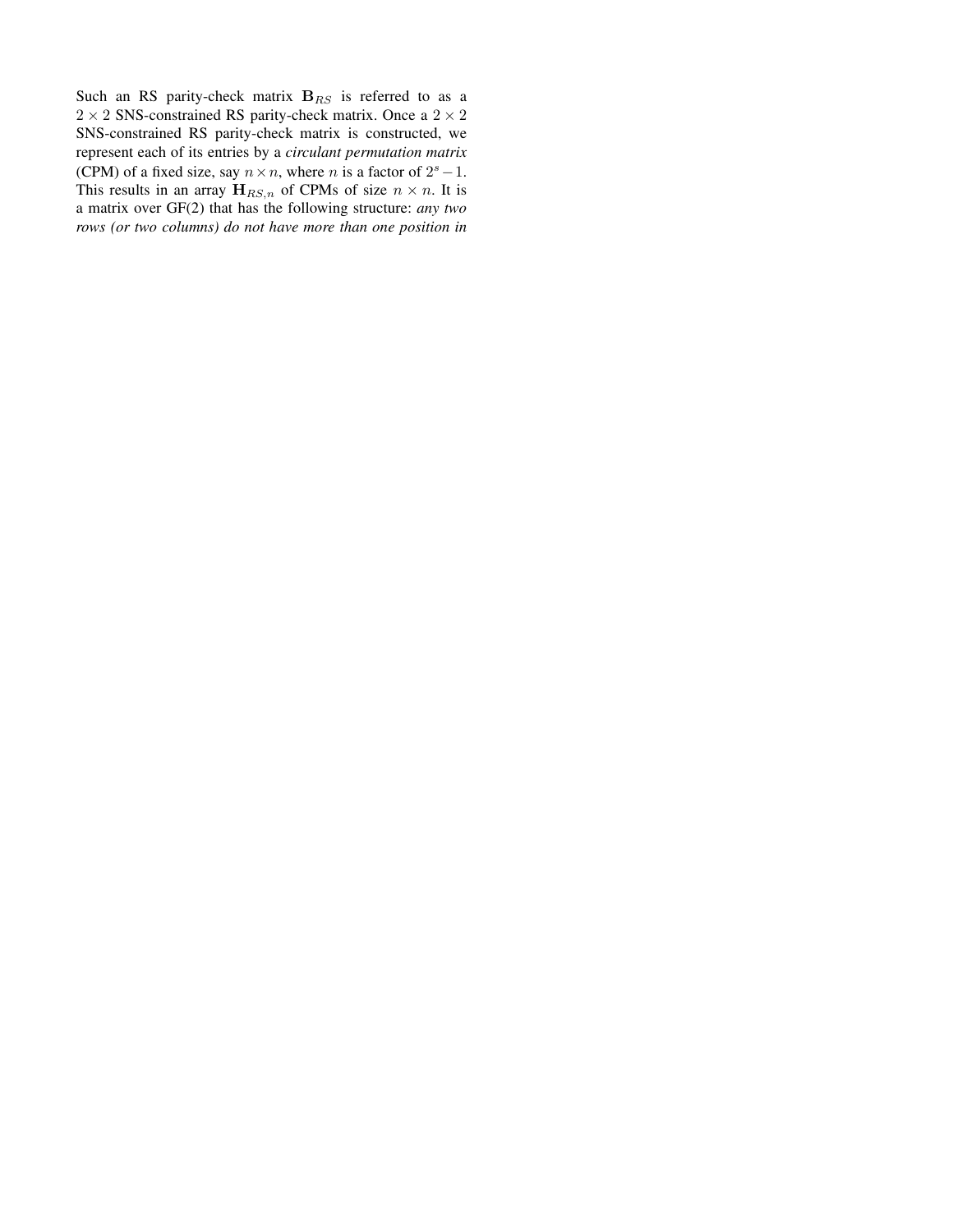Consider the  $2 \times 2$  SNS-constrained  $d \times m$  RS matrix  $B_{RS,n}(d,m)$  over  $GF(2<sup>s</sup>)$  in the form of (2) constructed based on a cyclic subgroup  $S_n = \{1, \beta, \ldots, \beta^{n-1}\}\$  of  $GF(2^s)$ . We form an  $ln d \times ln m$  matrix  $\mathbf{H}_{RS,ln}(d, m)$  over GF(2) by dispersing each entry in  $B_{RS,n}(d, m)$  into a binary CPM of size  $ln \times ln$  with respect to a cyclic subgroup  $W_{ln}$  of  $GF(2<sup>s</sup>)$  of order ln that contains  $S_n$  as a subgroup. The matrix  $\mathbf{H}_{RS,ln}(d,m)$  is a  $d \times m$  array of CPMs of size  $ln \times ln$ . This array  $\mathbf{H}_{RS,ln}(d, m)$  is called the  $ln \times ln$  *CPM-dispersion* of  ${\bf B}_{RS,n}(d,m)$ , denoted by  $\mathbb{CPM}_{ln}({\bf B}_{RS,n}(d,m))$ . Typically,  $ln \gg 1$ , and  $\mathbf{H}_{RS,ln}(d,m)$  is a sparse matrix with column and row weights  $d$  and  $m$ , respectively.

The array  $H_{RS,ln}(d, m)$  consists of d (m) *row* (*column*)-*blocks* of CPMs. Each CPM row (column)-block of  $\mathbf{H}_{RS,ln}(d, m)$  consists of ln rows (columns). Each row (column) in a CPM row (column)-block contains  $m(d)$  1-entries which reside in m (d) *separate* CPMs in the CPM row (column)-block, one in each. The  $m$  CPMs in each CPM rowblock of  $\mathbf{H}_{RS,ln}(d, m)$  are distinct, and the d CPMs in each CPM column-block of  $\mathbf{H}_{RS,ln}(d, m)$ , except the 0-th columnblock, are distinct.

The null space over GF(2) of  $\mathbf{H}_{RS,ln}(d, m)$  gives a  $(d, m)$ regular RS-QC-LDPC code, denoted by  $\mathcal{C}_{RS,ln,ldpc}(d, m)$ , of length  $lnm$ . The rate of  $C_{RS,ln, ldpc}(d, m)$  is *at least*  $(m - d)/m$  which is the rate of the RS code  $\mathcal{C}_{RS,n}(d, m)$ . Since the RS-QC-LDPC code  $\mathcal{C}_{RS,ln,ldpc}(d,m)$  is constructed by CPM-dispersion of the RS matrix  $B_{RS,n}(d, m)$ , we call  ${\bf B}_{RS,n}(d,m)$  the *base matrix*.

The following necessary and sufficient condition on a base matrix **B** over  $GF(2<sup>s</sup>)$  for which the CPM-dispersion of **B** satisfies the RC-constraint, i.e., the Tanner graph associated with the CPM-dispersion of  $\bf{B}$  to have a girth of at least 6, is proved in [30, Corollary 1].

*Theorem* 2: Let **B** be a matrix over  $GF(2<sup>s</sup>)$  and C be the QC-LDPC code given by the null space over GF(2) of the CPM-dispersion of B. A necessary and sufficient condition for the Tanner graph of  $C$  to have girth of at least 6 is that every  $2 \times 2$  submatrix of **B** either contains *at least one zero entry* or is nonsingular.

We refer to the necessary and sufficient condition in Theorem 2 as the  $2 \times 2$  *submatrix (SM) constraint*. Notice that it includes the  $2 \times 2$  SNS-constraint as a special case. Since the RS matrix  $B_{RS,n}(d, m)$  given by (2) satisfies the  $2 \times 2$  SNSconstraint, it satisfies the  $2 \times 2$  SM-constraint. As a result, the Tanner graph of the RS-QC-LDPC code  $\mathcal{C}_{RS,ln, ldpc}(d, m)$  has girth of at least 6.

In [30, Corollary 2], the following necessary and sufficient condition on a base matrix B for which the Tanner graph associated with the its CPM-dispersion has girth at least 8, is also proved.

*Theorem 3:* Let **B** be a matrix over  $GF(2<sup>s</sup>)$  and C be the QC-LDPC code given by the null space over GF(2) of the CPM-dispersion of B. A necessary and sufficient condition for the Tanner graph of  $C$  to have girth of at least 8 is that no  $2 \times 2$  or  $3 \times 3$  submatrix of **B** has two identical non-zero terms in its determinant expansion.

For convenience, we refer to the necessary and sufficient condition given in Theorem 3 as the  $2 \times 2/3 \times 3$  SM-constraint.



Fig. 1. The BER and BLER performances of the four RS-QC-LDPC codes given in Examples 1 and 2.

By imposing this constraint on base matrices, RS-QC-LDPC codes whose Tanner graphs have girth at least 8 will be presented in Sections III and IV.

Construction of RS-QC-LDPC codes whose Tanner graphs have girth at least 6 using RS matrices of type-2 and type-3 as base matrices is exactly the same as that using the RS matrix  ${\bf B}_{RS,n}(d,m)$  in the form of (2) of type-1 as the base matrix.

*Example 1:* Suppose we use the field  $GF(2^9)$  for code construction. Note that  $2^9 - 1 = 511$  can be factored as the product of two primes, 7 and 73. Setting  $n = 73$  and  $d = 4$ , we construct a  $4 \times 73$  RS matrix  $B_{RS,73}(4,73)$  as given in (1) where  $\beta$  is an element in GF(2<sup>9</sup>) of order 73. The RS matrix  $B_{RS,73}(4,73)$  satisfies the 2×2 SNS-constraint from the type-3 construction. Deleting the last 9 columns from  ${\bf B}_{RS,73}(4,73)$ , we obtain a  $4 \times 64$  RS matrix  ${\bf B}_{RS,73}(4,64)$ . The 73  $\times$  73 CPM-dispersion of  $B_{RS,73}(4, 64)$  results in a  $4 \times 64$  array  $\mathbf{H}_{RS,73}(4,64)$  of CPMs of size  $73 \times 73$  which is a  $292 \times 4672$  matrix of rank 289 with column and row weights 4 and 64, respectively. The null space over GF(2) of  $H_{RS,73}(4, 64)$  gives a  $(4, 64)$ -regular  $(4672, 4383)$  RS-QC-LDPC code  $C_{RS,73,ldnc}(4,64)$  of rate 0.938. Its associated Tanner graph is of girth 6 with 1,022,876 and 167,500,398 cycles of lengths 6 and 8, respectively. The BER and BLER performances of the code  $C_{RS,73,ldpc}(4, 64)$  decoded with 50 iterations of MSA scaled by a factor of 0.70 are shown in Fig. 1. The code achieves a BER of  $10^{-8}$  at an SNR of 5.25 dB without a visible error-floor and at the BER of  $10^{-8}$ , the code performs 1.35 dB from the Shannon limit (3.906 dB) and 0.911 dB from its threshold (4.339 dB).

For comparison, a QC (4672, 4381) LDPC code is constructed using the *PEG-algorithm* for QC codes [33]. The parity-check matrix of the QC-PEG code has constant column weight 4 but three different row weights, 63, 64, and 65. Its Tanner graph has girth 6 with 1,136,464 cycles of length 6 and 162,030,946 cycles of length 8. The BER and BLER performances of the (4672, 4381) QC-PEG code decoded with 50 iterations of MSA scaled by a factor of 0.70 are also shown in Fig. 1. We see that the performances of the (4672, 4383) RS-QC-LDPC code and the (4672, 4381) QC-PEG code overlap with each other in the range of simulation. Setting  $n = 511, k = 7$  and  $m = 73$ , we construct a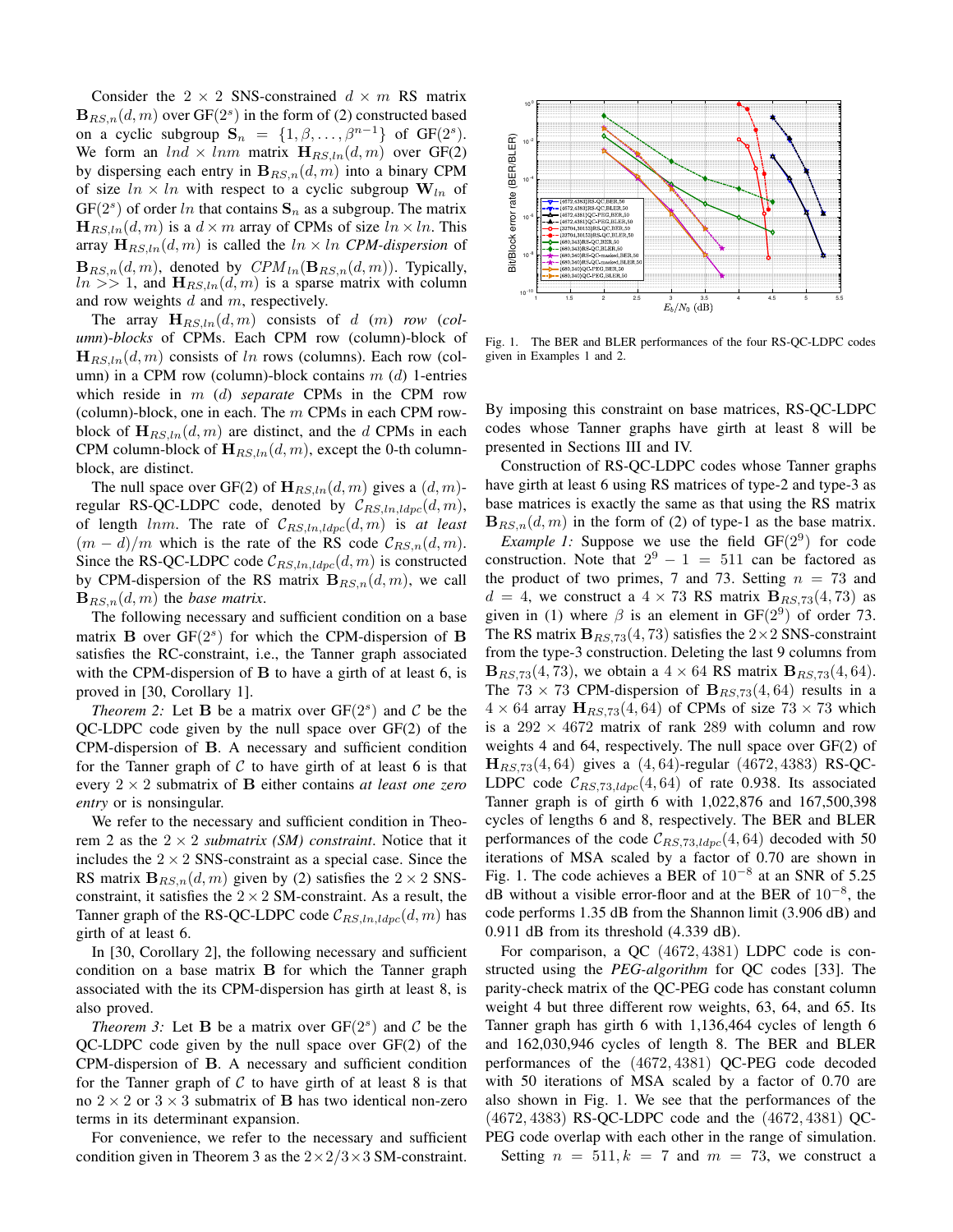$2 \times 2$  SNS-constrained  $8 \times 73$  RS matrix  $B_{RS, 511}(8, 73)$  in the form of (2) using type-1 construction. Any submatrix of  $B_{RS, 511}(8, 73)$  can be used as a base matrix for constructing an RS-QC-LDPC code. In this case, the dispersion factor must be 511. Suppose we set  $d = 5, b = 64$  and take a  $5 \times 64$ submatrix  $B_{RS,511}(5, 64)$  from  $B_{RS,511}(8, 73)$  by deleting the last 9 columns and last 3 rows of  $B_{RS,511}(8,73)$ . The null space over GF(2) of the  $511 \times 511$  CPM-dispersion of  ${\bf B}_{RS,511}(5, 64)$  gives a  $(5, 64)$ -regular  $(32704, 30153)$  RS-QC-LDPC code  $C_{RS,511,ldpc}(5,64)$  of rate 0.922. The BER and BLER performances of the code  $\mathcal{C}_{RS,511,ldpc}(5,64)$  decoded with 50 iterations of the MSA scaled by a factor of 0.70 are also shown in Fig. 1. At the BER of  $10^{-8}$ , the code performs about 0.84 dB from the Shannon limit (3.6 dB) and about 0.27 dB from its threshold (4.171 dB).

### *D. Masking*

Masking was first proposed in [26] and further investigated in many papers, see, e.g., [5] and the references cited therein. It is a technique for removing short cycles and/or enlarging the girth of the Tanner graph of a QC-LDPC code constructed by CPM-dispersion of a base matrix. It is also useful in adjusting the column weights in a parity check matrix of a QC-LDPC codes composed of CPMs to improve performance. If properly applied, masking may increase the minimum distance of the code. It also reduces the number of wires in hardware implementation of the decoder.

Masking an RS base matrix  $B_{RS,n}(d,m)$  =  $[(\beta^i)^j]_{1 \leq i \leq d, 0 \leq j < m}$  can be modeled mathematically as follows. Let  $\mathbf{Z}(d,m) = [z_{i,j}]_{1 \leq i \leq d, 0 \leq j \leq m}$  be a  $d \times m$ matrix with the zero and unit elements of  $GF(2<sup>s</sup>)$  as entries. Define the following product of  $\mathbf{Z}(d, m)$  and  ${\bf B}_{RS,n}(d,m)$ :  ${\bf B}_{RS,n,mask}(d,m) = {\bf Z}(d,m) \otimes {\bf B}_{RS,n}(d,m) =$  $[z_{i,j}\beta^{ij}]_{1\leq i\leq d, 0\leq j\leq m}$ , where  $z_{i,j}\beta^{ij} = \beta^{ij}$  if  $z_{i,j} = 1$ , and  $z_{i,j}\beta^{ij} = 0$  if  $z_{i,j} = 0$ . In this matrix product, the nonzero entries in  $B_{RS,n}(d, m)$  at the locations corresponding to zero entries in  $\mathbf{Z}(d,m)$  are replaced (or *masked*) by zeros. The binary  $ln \times ln$  CPM-dispersion of  $\mathbf{B}_{RS,n,mask}(d,m)$  gives a  $d \times m$  masked array, denoted by  $\mathbf{H}_{RS,ln,mask}(d,m)$ , of CPMs and ZMs of size  $ln \times ln$ . We call  $\mathbf{Z}(d,m)$  and  $\mathbf{B}_{RS,n,mask}(d,m)$  the *masking matrix* and the *masked base matrix*, respectively. The null space of  $\mathbf{H}_{RS,ln,mask}(d,m)$  gives a (masked) RS-QC-LDPC code, denoted by  $\mathcal{C}_{RS,ln,mask,ldpc}(d,m)$ .

*Example 2:* In this example, we construct an RS-QC-LDPC code of rate 1/2 using the field GF( $2^8$ ). First, we factor  $2^8 - 1$ as the product of three primes 3, 5 and 17. Set  $n = 5 \times 17 = 85$ and  $d = 4$ . (Note that 5 is the smallest prime factor of  $n = 85$ .) Using type-2 construction, we first construct a  $2 \times 2$  SNSconstrained  $4 \times 85$  RS matrix  $B_{RS,85}(4, 85)$  as given in (1) where  $\beta$  is an element in GF( $2^8$ ) of order 85. We can take any submatrix of  $B_{RS,85}(4, 85)$  as a base matrix and mask it to produce a masked RS base matrix for constructing an RS-QC-LDPC code whose Tanner graph may have girth larger than 6 and much smaller number of short cycles. In addition, the resulting RS-QC-LDPC code constructed from the masked base matrix has larger minimum distance and exhibits better performance compared to the RS-QC-LDPC code constructed from the unmasked base matrix.

Label the columns of  $B_{RS,85}(4, 85)$  from 0 to 84. Suppose we choose the columns labeled by 2, 5, 7, 13, 20, 31, 48 and 54 from the mother matrix  $B_{RS,85}(4, 85)$  and form a  $4 \times 8$ RS submatrix  $B_{RS,85}(4,8)$ . We find that  $B_{RS,85}(4,8)$  satisfies the necessary and sufficient condition given in Theorem 3, i.e., the  $2 \times 2/3 \times 3$  SM-constraint. (How to choose these columns will be discussed in Section IV.) Choose 85 as the dispersion factor. The  $85 \times 85$  CPM-dispersion of  $\mathbf{B}_{RS,85}(4,8)$ gives a  $4 \times 8$  array  $H_{RS,85}(4,8)$  of CPMs of size  $85 \times 85$ . It is a  $340 \times 680$  matrix over GF(2) with column and row weights 4 and 8, respectively. The rank of  $H_{RS,85}(4,8)$  is 337 and hence,  $\mathbf{H}_{RS,85}(4,8)$  has 3 redundant rows. Its null space over GF(2) gives a  $(4, 8)$ -regular  $(680, 343)$  RS-QC-LDPC code  $C_{RS,85,ldpc}(4,8)$  of rate 0.5044. Since its RS base matrix  $\mathbf{B}_{RS,85}(4,8)$  satisfies the  $2\times2/3\times3$  SM-constraint, the Tanner graph  $\mathcal{G}_{RS,85,ldpc}(4,8)$  of  $\mathcal{C}_{RS,85,ldpc}(4,8)$  has girth at least 8. The numbers of cycles of lengths 8, 10, 12 and 14 in  $\mathcal{G}_{RS,85,ldpc}(4,8)$  are 32,810, 386,240, 7,256,535, 128,090,240, respectively. We see that  $G_{RS,85,ldpc}(4,8)$  has girth 8 and in total 135,765,825 (short) cycles of lengths 8, 10, 12, and 14.

The BER and BLER performances of the (680, 343) RS-QC-LDPC code  $\mathcal{C}_{RS,85, ldpc}(4,8)$  decoded with 50 iterations of the MSA with a scaling factor of 0.7 are shown in Fig. 1. We see that the code performs poorly and starts to have an error-floor below the BLER of  $10^{-4}$  even though its Tanner graph has girth 8. This poor error performance is caused by the large number of short cycles and a small minimum distance of 10 computed using the improved impulse method [31].

Suppose we mask the RS matrix  $B_{RS,85}(4,8)$  with the following  $4 \times 8$  masking matrix over GF(2) with column and row weights 3 and 6, respectively, which is proposed in [5], [32]:

$$
\mathbf{Z}(4,8) = \left[ \begin{array}{rrrrrrr} 1 & 0 & 1 & 0 & 1 & 1 & 1 & 1 \\ 0 & 1 & 0 & 1 & 1 & 1 & 1 & 1 \\ 1 & 1 & 1 & 1 & 1 & 0 & 1 & 0 \\ 1 & 1 & 1 & 1 & 0 & 1 & 0 & 1 \end{array} \right].
$$
 (3)

We obtain a  $4 \times 8$  masked RS matrix  $\mathbf{B}_{RS,85,mask}(4,8)$  with column and row weights 3 and 6, respectively. Dispersing each non-zero entry in  $\mathbf{B}_{RS,85,mask}(4,8)$  into a CPM of size  $85\times85$ and a zero entry into a ZM of size  $85 \times 85$ , we obtain a  $4 \times 8$ masked array  $H_{RS,85,mask}(4,8)$  of CPMs and ZMs of size  $85 \times 85$ . The array  $\mathbf{H}_{RS,85,mask}(4,8)$  is a  $340 \times 680$  matrix with column and row weights 3 and 6, respectively. It is a full-rank matrix with rank 340. Note that masking removes the redundant rows of the unmasked array  $\mathbf{H}_{RS,85}(4,8)$ . The null space over GF(2) of  $\mathbf{H}_{RS,85,mask}(4,8)$  gives a  $(3,6)$ regular (680, 340) RS-QC-LDPC code  $\mathcal{C}_{RS,85,mask,ldpc}(4,8)$ of rate 0.5. The numbers of cycles of lengths 8, 10, 12, and 14 in the Tanner graph  $\mathcal{G}_{RS,85,mask,ldpc}(4,8)$  of the masked code  $C_{RS,85,mask, ldpc}(4, 8)$  are 1,020, 9,945, 85,170, 720,970, respectively. The masked Tanner graph  $\mathcal{G}_{RS,85,mask,ldpc}(4,8)$ also has girth 8 but the number of cycles of length 8 is only 1,020 which is much smaller than the 32,810 cycles of length 8 in the unmasked Tanner graph  $\mathcal{G}_{RS,85,ldpc}(4,8)$ . The total number of cycles of lengths 8, 10, 12 and 14 in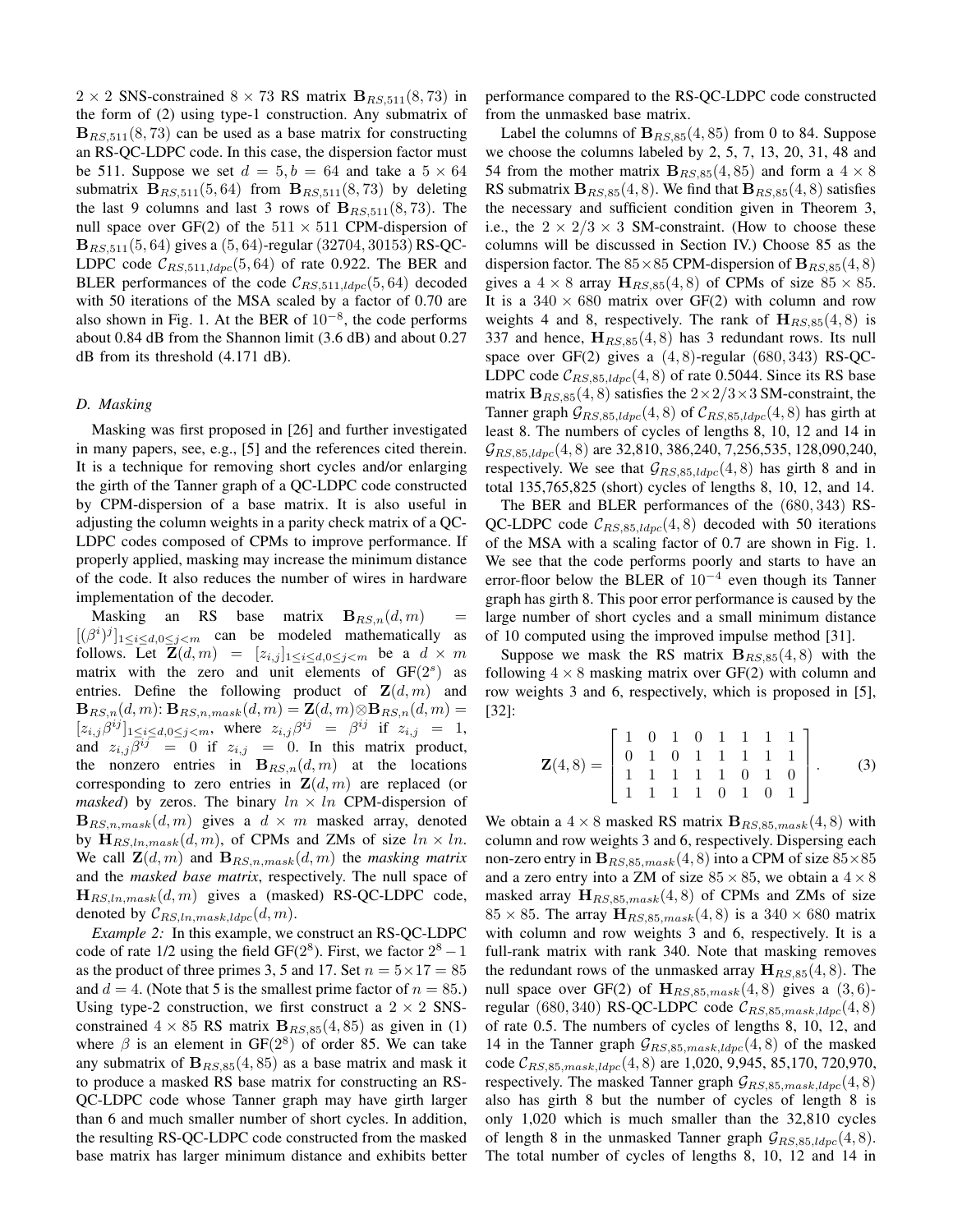$\mathcal{G}_{RS,85,mask,ldpc}(4,8)$  is 817,105. Comparing the short cycle distributions of the unmasked Tanner graph  $\mathcal{G}_{RS,85,ldpc}(4,8)$ and the masked Tanner graph  $\mathcal{G}_{RS,85,mask,ldpc}(4,8)$ , we find that there is a very large reduction in short cycles from 135,765,825 to 817,105, *a reduction by a factor of almost* 166.

The BER and BLER performances of the (680, 340)  $\mathcal{C}_{RS,85,mask,ldpc}(4,8)$  decoded with 50 iterations of the MSA with a scaling factor of 0.75 are also shown in Fig. 1. We see that the (680, 340) masked code  $\mathcal{C}_{RS,85,mask, ldpc}(4,8)$ performs much better than the (680, 343) unmasked code  $C_{RS,85,ldpc}(4,8)$ . The masked code achieves a BER of  $10^{-9}$ without a visible error-floor. At the BER of  $10^{-9}$ , it performs 2.6 dB from the threshold (1.1 dB) for rate 0.5. From [31], we determine that the minimum distance of the masked code  $C_{RS,85,mask,ldpc}(4,8)$  is exactly 34. Thus, in this example, *masking more than triples the minimum distance of the code*.

For comparison, a QC (680, 340) LDPC code is constructed using the PEG-algorithm for QC codes. Its parity-check matrix has regular column and row weights 3 and 6, respectively. Its Tanner graph has girth 8 with 595, 10,455, 90,865, and 715,020 cycles of lengths 8, 10, 12, and 14, respectively. Using the impulse method in [31], it follows that the minimum distance of the QC-PEG code is at most 30. The BER and BLER performances of the (680, 340) QC-PEG code decoded with 50 iterations of MSA scaled by a factor of 0.75 are also shown in Fig. 1. We see that the performances of the (680, 340) masked RS-QC-LDPC code  $\mathcal{C}_{RS,85,mask,ldpc}(4,8)$ and the PEG code overlap with each other down to the BER of  $10^{-8}$  (BLER of  $10^{-7}$ ).

*Example 3:* In this example, we construct a high rate LDPC code using the field GF( $2^{11}$ ). First, we factor  $2^{11} - 1$  as the product of two primes 89 and 23. We construct a  $2 \times 2$ SNS-constrained  $8 \times 89$  matrix,  $B_{RS,89}(8, 89)$ , using type-3 construction with  $n = 89$  and  $d = 8$ . Then we use the 64 columns in  $B_{RS,89}(8, 89)$  with labels 1, 2, 4, 5, 7, 8, 10, 12, 13, 14, 15, 17, 18, 19, 21, 22, 24, 25, 26, 27, 29, 30, 32, 33, 34, 35, 37, 38, 39, 40, 41, 43, 44, 46, 47, 48, 50, 51, 52, 54, 55, 57, 58, 60, 61, 62, 64, 65, 66, 68, 69, 71, 72, 74, 75, 76, 79, 80, 81, 83, 84, 86, 87, 88 to form an  $8 \times 64$  matrix  ${\bf B}_{RS,89}(8, 64)$ as a submatrix of  $B_{RS, 89}(8, 89)$ . In addition, we design an  $8 \times 64$  masking matrix **Z**, consisting of eight  $8 \times 8$  circulant matrices  $\mathbf{Z}_i$  in order with generators  $\mathbf{g}_i$ ,  $0 \le i < 8$ , given by

$$
\mathbf{g}_0 = [1, 0, 1, 0, 1, 1, 0, 0], \quad \mathbf{g}_1 = [0, 1, 0, 1, 0, 0, 1, 1], \n\mathbf{g}_2 = [0, 0, 1, 0, 1, 1, 0, 1], \quad \mathbf{g}_3 = [0, 1, 0, 1, 1, 1, 0, 0], \n\mathbf{g}_4 = [0, 1, 1, 0, 1, 1, 0, 0], \quad \mathbf{g}_5 = [0, 0, 0, 1, 1, 1, 0, 1], \n\mathbf{g}_6 = [0, 0, 0, 1, 1, 1, 1, 1, 0], \quad \mathbf{g}_7 = [0, 1, 1, 0, 0, 1, 1, 0].
$$

The masked submatrix  $B_{RS,89,mask}(8, 64)$  has regular column and row weights of 4 and 32, respectively. The CPM dispersion of  $B_{RS,89,mask}(8, 64)$  with dispersion factor of 89 gives a  $712 \times 5696$  parity check matrix  $\mathbf{H}_{RS,89,mask}(8, 64)$  of rank 711 and regular column and row weights of 4 and 32, respectively. Its null space over GF(2) gives a (4, 32)-regular  $(5696, 4985)$  RS-QC-LDPC code  $\mathcal{C}_{RS, 89, mask, ldpc}(8, 64)$  of rate 0.875. Fig. 2 shows the BER and the BLER performances of the code decoded with 50 iterations of SPA. For comparison, the figure also includes the BER performance of the RJA



Fig. 2. The BER and BLER performances of the RS-QC-LDPC code given in Example 3

(5792, 5068) LDPC code of the same rate 0.875 presented in [34]. The  $\mathcal{C}_{RS,89,mask,ldpc}(8,64)$  code has a lower error-floor than the RJA code.

# III. RS-BASED QC-LDPC CODES WITH GIRTH AT LEAST EIGHT

Theorem 2 implies that the  $2 \times 2$  SNS-constraint on an RS matrix over  $GF(2<sup>s</sup>)$  only ensures that the Tanner graph of the RS-QC-LDPC code constructed based on the CPM-dispersion of the RS matrix has girth at least 6. Theorem 3 gives a necessary and sufficient condition on a base matrix whose CPM-dispersion gives a QC-LDPC code with girth at least 8 but it does not provide *a specific method* for constructing such a code. Testing all the  $2 \times 2$  and  $3 \times 3$  submatrices of a base RS matrix  $B_{RS,n}(d, n)$  for large d and n is either practically impossible or requires a very large number of computations over GF(2<sup>s</sup>). In this section, we develop conditions on the selection of columns from a  $2 \times 2$  SNS-constrained RS matrix to form an RS submatrix to meet the  $2 \times 2/3 \times 3$  SMconstraint given in Theorem 3. Hence, the null space of its CPM-dispersion gives an RS-QC-LDPC code whose Tanner graph has girth at least 8.

To develop the girth-8 conditions on the columns of an RS matrix, we start with the  $2 \times 2$  SNS-constrained  $d \times m$ RS matrix  $B_{RS,n}(d,m)$  over GF(2<sup>s</sup>) given by (2), the type-1 construction. All the developments and results also apply to type-2 and type-3 constructions of  $2 \times 2$  SNS-constrained RS base matrices.

Label the columns of  ${\bf B}_{RS,n}(d,m)$  from 0 to  $m-1$ . Let  $d \leq t \leq m$ . Suppose we take a set  $\Lambda_t = \{l_1, l_2, \ldots, l_t\}$  of labels of t columns in  $B_{RS,n}(d,m)$  with  $0 \leq l_1 < l_2 < l_1$  $\cdots < l_t < m \leq n$  and form the following  $d \times t$  submatrix of  ${\bf B}_{RS,n}(d,m)$ :

$$
\mathbf{B}_{RS,n,\Lambda_t}(d,t) = \left[ \left( \beta^i \right)^{l_j} \right]_{1 \le i \le d, 1 \le j \le t}.
$$
 (4)

The  $n \times n$  CPM-dispersion of  $\mathbf{B}_{RS,n,\Lambda_t}(d,t)$  gives a  $d \times t$ array  $\mathbf{H}_{RS,n,\Lambda_t}(d,t)$  of CPMs of size  $n \times n$  which is a  $dn \times tn$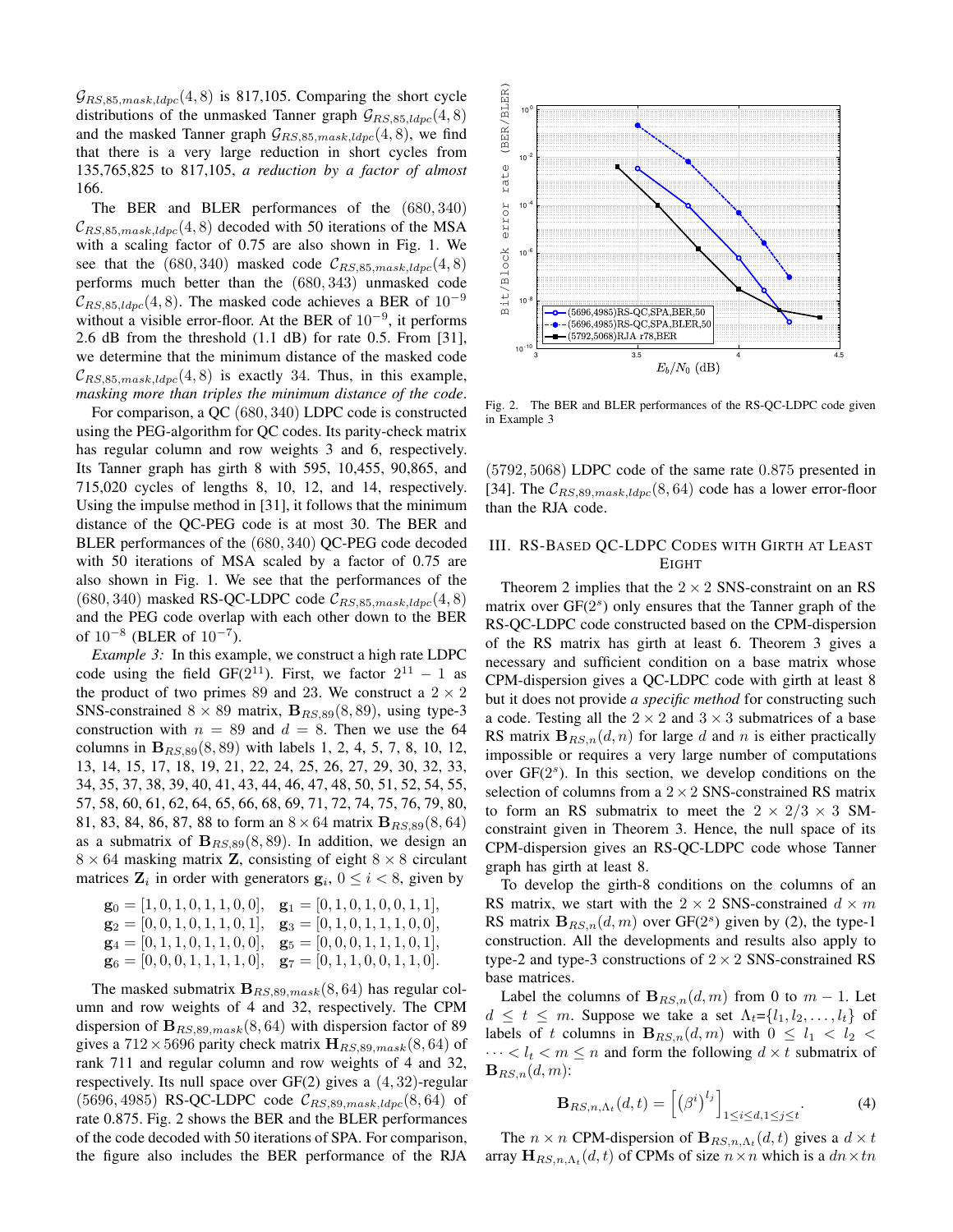matrix over  $GF(2)$  with column and row weights d and t, respectively. The null space of  $\mathbf{H}_{RS,n,\Lambda_t}(d,t)$  gives a  $(d,t)$ regular RS-QC-LDPC code  $\mathcal{C}_{RS,n,\Lambda_t,ldpc}(d,t)$  of length tn. Since  $\mathbf{B}_{RS,n,\Lambda_t}(d,t)$  satisfies the  $2 \times 2$  SNS-constraint, the array  $\mathbf{H}_{RS,n,\Lambda_t}(d,t)$ , as a matrix, satisfies the RC-constraint and its associated Tanner graph has girth at least 6.

The array  $\mathbf{H}_{RS,n,\Lambda_t}(d,t)$  is composed of t CPM columnblocks, each consisting of d CPMs of size  $n \times n$ . Each CPM column-block consists of *n* columns (labeled from 0 to  $n-1$ ), each containing d 1-entries residing in d *separate* CPMs. For a column-label  $l_i$ ,  $1 \leq j \leq t$ , in  $\Lambda_t$ , let  $Col(l_i)$  denote the CPM column-block of  $\mathbf{H}_{RS,n,\Lambda_t}(d,t)$  which is the CPM-dispersion of the column in  $\mathbf{B}_{RS,n,\Lambda_t}(d,t)$  labeled by  $l_j$ . Then,  $C_0l(l_j) =$ <br> $\begin{bmatrix} CPM_{-}(8^{l_j})^T & CPM_{-}(8^{2l_j})^T & CPM_{-}(8^{d_l})^T \end{bmatrix}^T$  and  $\left[CPM_n(\beta^{l_j})^T, \left\langle CPM_n(\beta^{2l_j})^T, \ldots, \left\langle CPM_n(\beta^{dl_j})^T\right\rangle\right]^T\right]$  and  $\mathbf{\dot{H}}_{RS,n,\Lambda_t}(d,t) = [Col(l_1), Col(l_2), \ldots, Col(l_t)].$ 

Consider the k-th column  $c_k$  of  $Col(l_i)$  with  $0 \leq k < n$ . For  $1 \leq i \leq d$ , the *i*-th 1-entry in  $c_k$  is located at the position  $(i-1)<sub>n</sub> + (k-i l<sub>j</sub>)<sub>n</sub>$  where  $(x)<sub>n</sub>$  denotes the least nonnegative integer equal to  $x$  modulo  $n$ . The  $d$ -tuple

$$
\mathbf{Loc}(l_j, k) = ((k - l_j)_n, n + (k - 2l_j)_n, 2n + (k - 3l_j)_n, ..., (d - 1)n + (k - dl_j)_n)
$$

specifies the locations of the  $d$  1-entries in the  $k$ -th column  $c_k$  of  $Col(l_i)$ . We call this d-tuple,  $Loc(l_i, k)$ , the 1-entry *location-vector* of the k-th column  $c_k$  of  $Col(l_i)$ .

Let  $G_{RS,n,\Lambda_t,ldpc}(d,t)$  be the Tanner graph associated with the parity-check matrix  $\mathbf{H}_{RS,n,\Lambda_t}(d,t)$ . Notice that no two VNs corresponding to two columns in the same CPM columnblock are connected to the same CN and, similarly, no two CNs corresponding to two rows in the same CPM row-block are connected to the same VN. Since  $\mathbf{H}_{RS,n,\Lambda_t}(d,t)$  satisfies the RC-constraint,  $G_{RS,n,\Lambda_t,ldpc}(d,t)$  has girth at least 6. In the following, we first investigate the scenarios under which cycles of length 6, called 6-cycles, exist in  $\mathcal{G}_{RS,n,\Lambda_t,ldpc}(d,t)$ and then develop the conditions on the labels of  $\Lambda_t$  under which  $\mathcal{G}_{RS,n,\Lambda_t,ldpc}(d, t)$  does not contain 6-cycles so that the girth of  $\mathcal{G}_{RS,n,\Lambda_t,ldpc}(d,t)$  is at least 8.

Suppose  $\mathcal{G}_{RS,n,\Lambda_t,ldpc}(d,t)$  contains a 6-cycle, denoted by  $C_6$ . This cycle consists of three VNs, denoted by  $v_1, v_2, v_3$  and three CNs, denoted by  $c_1, c_2, c_3$ . Then,  $v_1, v_2, v_3$  correspond to three columns in three distinct CPM column-blocks of  $\mathbf{H}_{RS,n,\Lambda_t}(d,t)$ , say,  $Col(l_{i_1}), Col(l_{i_2}), Col(l_{i_3}),$  respectively, where without loss of generality, we assume  $1 \leq i_1 < i_2$  $i_3 \leq t$ , which implies that  $l_{i_1} < l_{i_1} < l_{i_3}$ . Suppose  $v_1, v_2, v_3$ correspond to columns  $k_1, k_2, k_3$  in the three CPM columnblocks  $Col(l_{i_1}), Col(l_{i_2}), Col(l_{i_3}),$  respectively, where  $0 \leq$  $k_1, k_2, k_3 < n$ . For  $j = 1, 2, 3$ , the 1-entry location-vector of column  $k_i$  is

$$
\begin{aligned} \mathbf{Loc}(l_{i_j}, k_j) &= ((k_j - l_{i_j})_n, n + (k_j - 2l_{i_j})_n, \\ &2n + (k_j - 3l_{i_j})_n, \dots, \\ &(d-1)n + (k_j - dl_{i_j})_n). \end{aligned}
$$

Suppose the three CNs  $c_1, c_2, c_3$  on  $C_6$  correspond to the three rows, numbered by  $r_1, r_2, r_3$ , in  $\mathbf{H}_{RS,n,\Lambda_t}(d,t)$ . Assume that  $0 \le r_1 < r_2 < r_3 < dn$ . For  $1 \le i \le 3$ , let  $r_i =$ 

 $x_i n + (r_i)_n$  where  $x_i = \left\lfloor \frac{r_i}{n} \right\rfloor < d$  and  $0 \le (r_i)_n < n$ . For  $1 \leq i \leq 3$ ,  $(r_i)_n$  and  $x_i$  simply indicate that the row  $r_i$ is the row labeled by  $(r_i)_n$  in the  $x_i$ -th CPM row-block of  $\mathbf{H}_{RS,n,\Lambda_t}(d,t)$ . Since the rows  $r_1, r_2, r_3$  are in different CPM row-blocks and  $r_1 < r_2 < r_3$ , it follows that  $x_1 < x_2 < x_3$ .

The 6-cycle  $C_6$  has six possible configurations, denoted by  $C_{6,\tau}$ ,  $1 \leq \tau \leq 6$ , which are in the following form:

> $C_{6,1} = (v_1 \to c_1 \to v_2 \to c_2 \to v_3 \to c_3 \to v_1),$  $C_{6,2} = (v_1 \to c_1 \to v_2 \to c_3 \to v_3 \to c_2 \to v_1),$  $C_{6,3} = (v_1 \to c_1 \to v_3 \to c_3 \to v_2 \to c_2 \to v_1),$  $C_{6,4} = (v_1 \to c_2 \to v_2 \to c_1 \to v_3 \to c_3 \to v_1),$  $C_{6,5} = (v_1 \to c_2 \to v_3 \to c_1 \to v_2 \to c_3 \to v_1),$  $C_{6,6} = (v_1 \rightarrow c_1 \rightarrow v_3 \rightarrow c_2 \rightarrow v_2 \rightarrow c_3 \rightarrow v_1),$

where  $\rightarrow$  represents an edge that connects a VN (or CN) to a CN (or VN).

For  $1 \leq \tau \leq 6$ , each possible configuration  $C_{6,\tau}$  of  $C_6$ corresponds to a *unique sequence*  $L_{6,\tau}$  of 6 different locations of 1-entries which reside in 6 separate CPMs in  $\mathbf{H}_{RS,n,\Lambda_t}(d,t)$ with the *ending* location the same as the *starting* location. This sequence  $L_{6,\tau}$  is called the *location-sequence* (LS) of 1-entries of the configuration  $C_{6,\tau}$ . The six 1-entry location-sequences of the 6 possible configurations of  $C_6$  are given below:

$$
L_{6,1} = (((k_{1} - x_{1}l_{i_{1}})_{n}, k_{1}), ((k_{2} - x_{1}l_{i_{2}})_{n}, k_{2}), ((k_{3} - x_{2}l_{i_{3}})_{n}, k_{3}), ((k_{4} - x_{2}l_{i_{3}})_{n}, k_{3}), ((k_{5} - x_{2}l_{i_{3}})_{n}, k_{3}), ((k_{1} - x_{3}l_{i_{1}})_{n}, k_{1}), ((k_{1} - x_{1}l_{i_{1}})_{n}, k_{1})),
$$
  
\n
$$
L_{6,2} = (((k_{1} - x_{1}l_{i_{1}})_{n}, k_{1}), ((k_{2} - x_{1}l_{i_{2}})_{n}, k_{2}), ((k_{3} - x_{3}l_{i_{3}})_{n}, k_{3}), ((k_{2} - x_{2}l_{i_{3}})_{n}, k_{3}), ((k_{3} - x_{2}l_{i_{3}})_{n}, k_{3}), ((k_{4} - x_{2}l_{i_{1}})_{n}, k_{1}), ((k_{5} - x_{1}l_{i_{1}})_{n}, k_{1})),
$$
  
\n
$$
L_{6,3} = (((k_{1} - x_{1}l_{i_{1}})_{n}, k_{1}), ((k_{3} - x_{1}l_{i_{3}})_{n}, k_{3}), ((k_{2} - x_{3}l_{i_{2}})_{n}, k_{2}), ((k_{1} - x_{2}l_{i_{1}})_{n}, k_{1}), ((k_{1} - x_{2}l_{i_{1}})_{n}, k_{1}), ((k_{1} - x_{2}l_{i_{1}})_{n}, k_{1})),
$$
  
\n
$$
L_{6,4} = (((k_{1} - x_{2}l_{i_{1}})_{n}, k_{1}), ((k_{2} - x_{2}l_{i_{2}})_{n}, k_{2}), ((k_{4} - x_{1}l_{i_{3}})_{n}, k_{3}), ((k_{4} - x_{3}l_{i_{3}})_{n}, k_{3}), ((k_{4} - x_{2}l_{i_{4}})_{n}, k_{1}), ((k_{5} - x_{1}l_{i_{3}})_{n}, k_{3}), ((k_{6} - x_{1}l_{i_{3}})_{n}, k_{3}), ((k_{7} - x_{3}l_{i_{1}})_{n}, k_{1}), ((k_{7} - x_{2}l_{i_{1}})_{n},
$$

Consider the 1-LS  $L_{6,\tau}$ ,  $1 \leq \tau \leq 6$ , for the possible configuration  $C_{6,\tau}$  of  $C_6$ . This 1-LS consists of three pairs of 1-entry locations,((( $(k_e - x_f l_{i_e})_n, k_e$ ), (( $k_{e'} - x_f l_{i_{e'}}$ )<sub>n</sub>,  $k_{e'}$ )), 1 ≤  $e, e' \leq 3, e \neq e'$  and  $1 \leq f \leq 3$ . The two 1-entry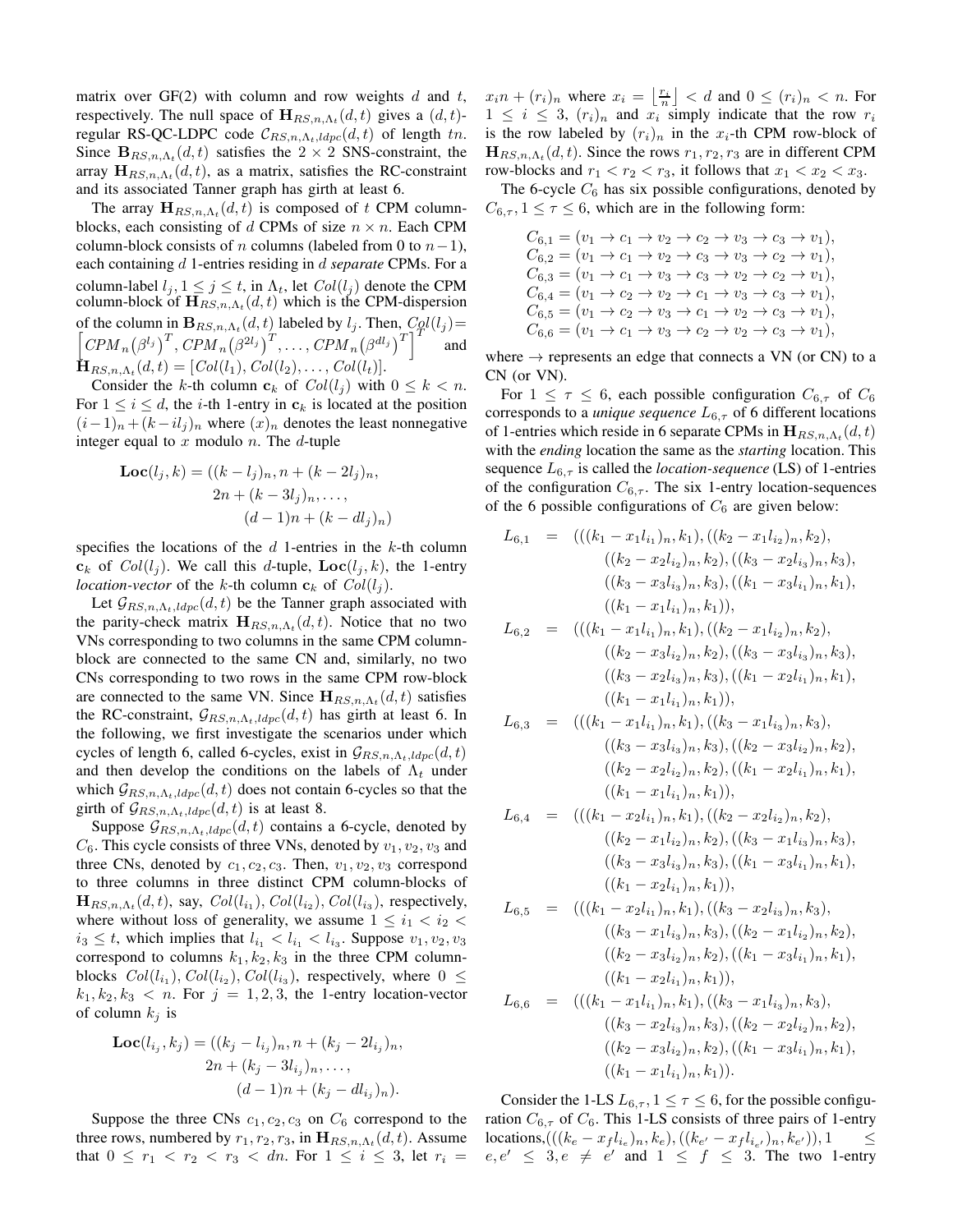locations,  $((k_e - x_f l_{i_e})_n, k_e)$  and  $((k_{e'} - x_f l_{i_{e'}})_n, k_{e'}),$ in each pair are in the same row (the  $(r_f)_n$ -th row) of the  $x_f$ -th CPM row-block of  $\mathbf{H}_{RS,n,\Lambda_t}(d,t)$  and hence their first coordinates must be equal. This results in three equalities:  $(k_e - x_f l_{i_e})_n = (k_{e'} - x_f l_{i_{e'}})_n$  for  $f = 1, 2, 3$ . For example, for the configuration  $C_{6,1}$ , the three equalities are:  $(k_1 - x_1 l_{i_1})_n = (k_2 - x_1 l_{i_2})_n, (k_2 - x_2 l_{i_2})_n =$  $(k_3 - x_2 l_{i_3})_n$ , and  $(k_3 - x_3 l_{i_3})_n = (k_1 - x_3 l_{i_1})_n$ . Adding these three equalities and with some algebraic manipulations, we get:

$$
((x_2 - x_1)(l_{i_2} - l_{i_1}) + (x_3 - x_2)(l_{i_3} - l_{i_1}))_n = 0.
$$
 (5)

Then, the equality given by (5) is the necessary and sufficient condition for the existence of  $C_6$  in configuration  $C_{6,1}$ .

Similarly, for the other five possible configurations of  $C_6$ , we can derive the necessary and sufficient conditions for their existence. They are:

$$
C_{6,2} : ((x_2 - x_1)(l_{i_2} - l_{i_1}) + (x_3 - x_2)(l_{i_2} - l_{i_3}))_n = 0,
$$
  
\n
$$
C_{6,3} : ((x_2 - x_1)(l_{i_3} - l_{i_1}) + (x_3 - x_2)(l_{i_3} - l_{i_2}))_n = 0,
$$
  
\n
$$
C_{6,4} : ((x_2 - x_1)(l_{i_3} - l_{i_2}) + (x_3 - x_2)(l_{i_3} - l_{i_1}))_n = 0,
$$
  
\n
$$
C_{6,5} : ((x_2 - x_1)(l_{i_2} - l_{i_3}) + (x_3 - x_2)(l_{i_2} - l_{i_1}))_n = 0,
$$
  
\n
$$
C_{6,6} : ((x_2 - x_1)(l_{i_3} - l_{i_1}) + (x_3 - x_2)(l_{i_2} - l_{i_1}))_n = 0.
$$
  
\n(6)

Hence, the Tanner graph associated with the parity-check matrix  $\mathbf{H}_{RS,n,\Lambda_t}(d,t)$  given by the  $n \times n$  CPM-dispersion of the RS matrix  $B_{RS,n,\Lambda_t}(d,t)$  in (4) contains cycles of length 6 if and only if there are six integers  $i_1, i_2, i_3, x_1, x_2, x_3$ , where  $1 \le i_1 < i_2 < i_3 \le t$  and  $0 \le x_1 < x_2 < x_3 < d$ , such that at least one of the 6 equalities given by (5) and (6) holds. From this we deduce the following theorem.

*Theorem 4:* The Tanner graph associated with the paritycheck matrix  $\mathbf{H}_{RS,n,\Lambda_t}(d,t)$  has girth at least 8 if and only if for any six integers  $i_1$ ,  $i_2$ ,  $i_3$ ,  $x_1$ ,  $x_2$ ,  $x_3$ , where  $1 \le i_1 < i_2$  $i_3 \leq t$  and  $0 \leq x_1 < x_2 < x_3 < d$ ,

$$
((x_2 - x_1)(l_{i_2} - l_{i_1}) + (x_3 - x_2)(l_{i_3} - l_{i_1}))_n \neq 0,
$$
  
\n
$$
((x_2 - x_1)(l_{i_2} - l_{i_1}) + (x_3 - x_2)(l_{i_2} - l_{i_3}))_n \neq 0,
$$
  
\n
$$
((x_2 - x_1)(l_{i_3} - l_{i_1}) + (x_3 - x_2)(l_{i_3} - l_{i_2}))_n \neq 0,
$$
  
\n
$$
((x_2 - x_1)(l_{i_3} - l_{i_2}) + (x_3 - x_2)(l_{i_3} - l_{i_1}))_n \neq 0,
$$
  
\n
$$
((x_2 - x_1)(l_{i_2} - l_{i_3}) + (x_3 - x_2)(l_{i_2} - l_{i_1}))_n \neq 0,
$$
  
\n
$$
((x_2 - x_1)(l_{i_3} - l_{i_1}) + (x_3 - x_2)(l_{i_2} - l_{i_1}))_n \neq 0.
$$

From the six inequalities given by (7), we readily see that if the labels of a set  $\Lambda_t = \{l_1, l_2, ..., l_t\}$  satisfy the six inequalities, then the labels of the set  $\Lambda_t^* = \{ (r +$  $(l_1)_n,(r+l_2)_n,...,(r+l_t)_n\}$  obtained by adding an integer  $r, 0 \le r < n$ , to each label in  $\Lambda_t$  (modulo-*n* addition) also satisfy the six inequalities given by (7). Using the label set  $\Lambda_t^*$ , we can construct another  $d \times t$  RS matrix  $\mathbf{B}_{RS,n,\Lambda_t^*}(d,t)$ which satisfies the  $2 \times 2/3 \times 3$  SM-constraint. For convenience, we call  $\Lambda_t$  a  $2 \times 2/3 \times 3$  *column-label set.* 

Theorem 4 tells us how to choose columns from the  $2 \times 2$ SNS-constrained  $d \times m$  RS matrix  $B_{RS,n}(d, m)$  given by (2) to form a  $d \times t$  RS matrix  $\mathbf{B}_{RS,n,\Lambda_t}(d,t)$  which satisfies the  $2 \times 2/3 \times 3$  SM-constraint. Consequently, the Tanner graph associated with the CPM-dispersion  $\mathbf{H}_{RS,n,\Lambda_t}(d,t)$  of  ${\bf B}_{RS,n,\Lambda_t}(d,t)$  has girth at least 8. All the six inequalities given by (7) are expressed in terms of the labels of the CPM columnblocks and row-blocks. Computations required are relatively

simple. There are  $\binom{n}{t}$  sets of t columns among the n columns in the matrix  $\mathbf{B}_{RS,n}(d,n)$ . This is the number of columnlabel sets to be examined until a valid one is found. To check if a set  $\{l_1, l_2, ..., l_t\}$  is valid, we need to verify that the six conditions stated in Theorem 4 are satisfied by all tuples of six integers  $l_{i_1}, l_{i_2}, l_{i_3}, x_1, x_2, x_3$ , where  $1 \leq i_1 < i_2 < i_3 \leq t$  and  $0 \leq x_1 < x_2 < x_3 < d$ . Examining a tuple requires 5 integer subtractions, 6 integer additions, 6 integer multiplications and 6 comparisons. If  $X$  is the computational complexity of examining a tuple, then, in the worst case when all tuples are examined before finding a valid one, the total computational complexity is  $O((\binom{n}{t}(\binom{t}{3}(\binom{d}{3})X)).$ 

All the results developed above for  $2 \times 2$  SNS-constrained RS matrix  $B_{RS,n}(d,m)$  of type-1 apply to  $2 \times 2$  SNSconstrained RS matrices of type-2 and type-3.

*Example 4:* In this example, we use the same field  $GF(2^9)$ as used in Example 1 to construct a rate-1/2 RS-QC-LDPC code whose Tanner graph has girth 8. First, we factor  $2^9 - 1 =$ 511 as the product of 7 and 73. Set  $n = 511, k = 7$  and  $m = 73$ . Choose  $d = 4$ . Using the construction of type-1, we form a 2×2 SNS-constrained  $4\times73$  RS matrix  $\mathbf{B}_{RS,511}(4,73)$ as in (2). Label the columns of  $B_{RS,511}(4,73)$  from 0 to 72. From the 73 column labels, we find a set  $\Lambda_8$  of eight column labels 2, 5, 9, 15, 26, 42, 64, and 72 which satisfy the six inequalities given by (7) in Theorem 4. Hence, the set  $\Lambda_8 = \{2, 5, 9, 15, 26, 42, 64, 72\}$  forms a  $2 \times 2/3 \times 3$ constrained column-label set. Choose the eight columns from  $B_{RS, 511}(4, 73)$  which are labeled by 2, 5, 9, 15, 26, 42, 64, and 72 and form a  $4 \times 8$  RS submatrix  $\mathbf{B}_{RS,511,\Lambda_8}(4,8)$  of  ${\bf B}_{RS,511}(4,73)$ . Then, the matrix  ${\bf B}_{RS,511, \Lambda_8}(4,8)$  satisfies the  $2 \times 2/3 \times 3$  SM-constraint.

The  $511 \times 511$  CPM-dispersion of  $\mathbf{B}_{RS,511,\Lambda_8}(4,8)$  gives a  $4 \times 8$  array  $\mathbf{H}_{RS,511,\Lambda_8}(4,8)$  of CPMs of size  $511 \times 511$ which is a  $2044 \times 4088$  matrix over GF(2) with column and row weights 4 and 8, respectively. The null space over GF(2) of  $H_{RS,511, \Lambda_8}(4,8)$  gives a (4, 8)-regular (4088, 2047) RS-QC-LDPC code  $\mathcal{C}_{RS,511,\Lambda_8,ldpc}(4,8)$  of rate 0.501, slightly higher than 1/2. The Tanner graph  $\mathcal{G}_{RS,511,\Lambda_8,ldpc}(4,8)$  of the code has girth 8. The numbers of short cycles of lengths 8, 10, 12, and 14 in  $G_{RS,511, \Lambda_8, ldpc}(4,8)$  are 87,892, 623,420, 12,511,835, and 192,430,366, respectively. The total number of such short cycles in  $\mathcal{G}_{RS,511,\Lambda_8,ldpc}(4,8)$  is 205,653,483. We also constructed RS-QC-LDPC codes using other label sets generated randomly. Compared to the code generated using  $\Lambda_8$ , the BER of these codes show higher errorfloors. For example, the RS-QC-LDPC codes constructed by the label sets {43, 118, 135, 231, 308, 335, 353, 383},  $\{50, 65, 143, 280, 324, 417, 463, 467\},$  and {19, 216, 336, 405, 434, 468, 478, 491} have similar waterfall performance but show an error-floor of over an order of magnitude higher at SNR of 3dB.

Suppose we mask the RS matrix  $B_{RS,511,\Lambda_8}(4,8)$  with the  $4 \times 8$  masking matrix given by (3). We obtain a  $4 \times 8$ masked RS matrix  $B_{RS,511,\Lambda_8,mask}(4,8)$ . The 511  $\times$  511 CPM-dispersion of  $B_{RS,511,\Lambda_8,mask}(4,8)$  gives a  $4 \times 8$ masked array  $H_{RS,511,\Lambda_8,mask}(4,8)$  of CPMs and ZMs of size  $511 \times 511$  which is a  $2044 \times 4088$  full-rank matrix with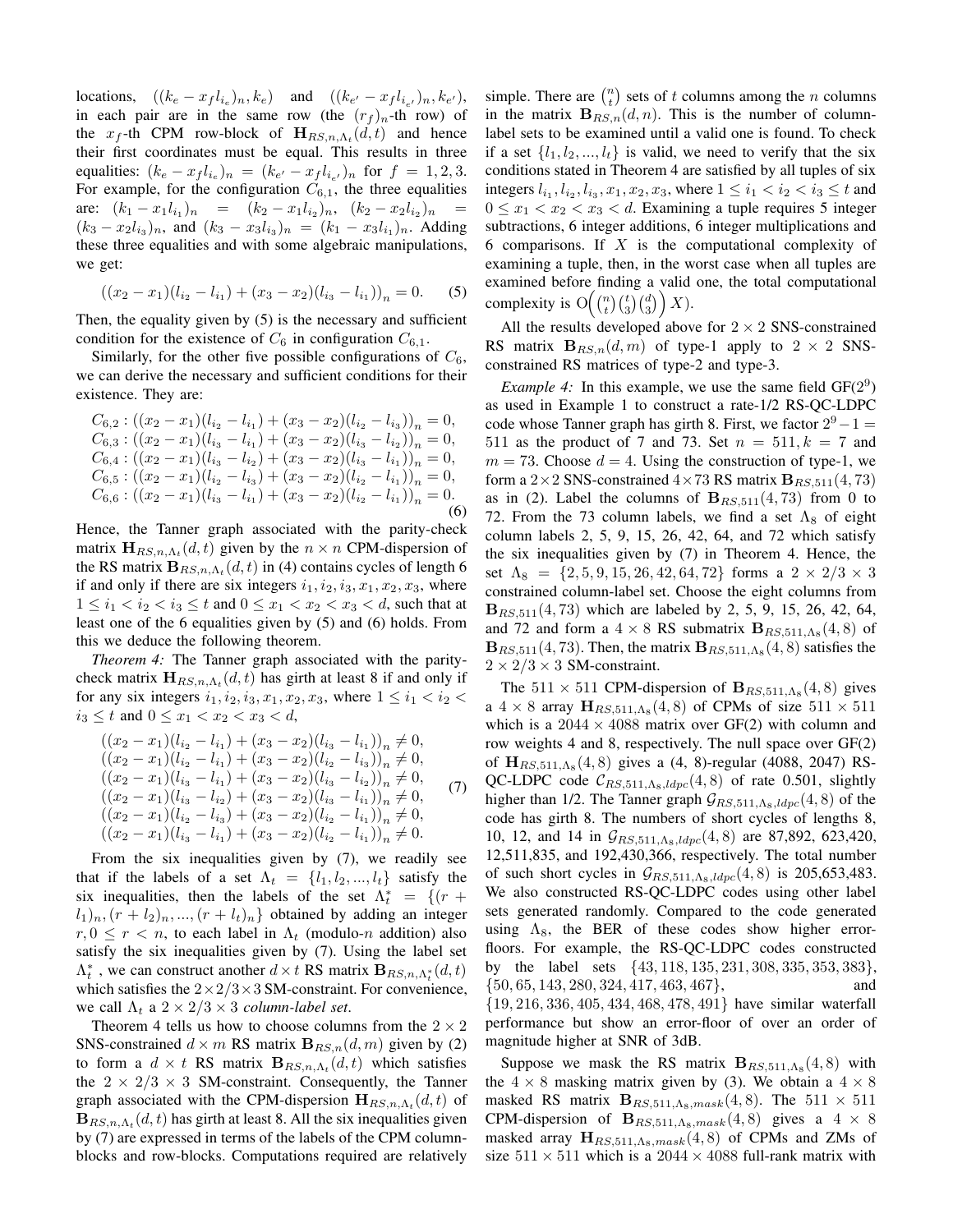

Fig. 3. The BER and BLER performances of the RS-QC-LDPC codes given in Example 4.

column and row weights 3 and 6, respectively. The null space over GF(2) of  $\mathbf{H}_{RS,511,\Lambda_8,mask}(4,8)$  gives a  $(3,6)$ -regular  $(4088, 2044)$  RS-QC-LDPC code  $\mathcal{C}_{RS,511,\Lambda_8,mask,ldpc}(4,8)$  of rate exactly 1/2. The Tanner graph  $\mathcal{G}_{RS,511,\Lambda_8,mask,ldpc}(4,8)$ of the masked code  $\mathcal{C}_{RS,511,\Lambda_8,mask,ldpc}(4,8)$  also has girth 8. The numbers of short cycles of lengths 8, 10, 12, and 14 in  $\mathcal{G}_{RS,511, \Lambda_8, mask, ldpc}(4, 8)$  are 1,022, 14,308, 141,547, and 1,016,890, respectively. The total number of short cycles in  $\mathcal{G}_{RS,511, \Lambda_8, mask, ldpc}(4, 8)$  is 1,173,767.

Comparing the short cycle distributions of the masked Tanner graph  $G_{RS,511,\Lambda_8,mask,ldpc}(4,8)$  and the unmasked Tanner graph,  $\mathcal{G}_{RS,511,\Lambda_8,ldpc}(4,8)$ , we see that masking results in an enormous reduction in short cycles. The reduction of the number of cycle-8 is from 87,892 to 1,022, and the reduction of the total number of short cycles is from 205,653,483 to 1,173,767, a reduction by a factor of more than 175.

The BER and BLER performances of  $\mathcal{C}_{RS,511,\Lambda_8,ldpc}(4,8)$ and  $\mathcal{C}_{RS,511,\Lambda_8,mask,ldpc}(4,8)$ , decoded with 50 iterations of the MSA scaled by factors of 0.7 and 0.75, respectively, are shown in Fig. 3. We see that masking results in a significant performance improvement. The masked code achieves a BER of  $10^{-9}$  at an SNR of 2.18 dB and shows no error-floor. At the BER of  $10^{-9}$ , it performs about 1.9 dB from the Shannon limit (0.188 dB) and 1 dB from its threshold (1.1 dB). This performance improvement of the masked code is mainly caused by the large reduction of short cycles and the change of degree distribution from  $(4, 8)$ -regular distribution to (3, 6)-regular distribution due to masking.

The (3, 6)-regular masked (4088, 2044) code  $\mathcal{C}_{RS,511,\Lambda_8,mask,ldnc}(4,8)$  performs slightly better than the (4080, 2040) QC-LDPC code given in [10, Fig. 11.9, p. 503] and the Euclidean geometry code  $C_2$  of girth 8 in [10, Fig. 12.9, p. 541] decoded with 50 iterations of the sum product algorithm (SPA).

For comparison, a QC (4088, 2044) LDPC code is constructed using the PEG-algorithm for QC codes. Its paritycheck matrix has regular column and row weights 3 and 6, respectively. Its Tanner graph has girth 8 with 1,022, 7,665, 89,425, and 760,879 cycles of lengths 8, 10, 12, and 14, respectively. The BER and BLER performances of the (4088, 2044) QC-PEG code decoded with 50 iterations of MSA scaled by a factor of 0.75 are also shown in Fig. 3. The masked (4088, 2044) RS-QC-LDPC code  $\mathcal{C}_{RS,511,\Lambda_8,mask,ldpc}(4,8)$  performs slightly better than the QC-PEG code.

*Example 5:* In this example, we intend to design a rate-2/3 RS-QC-LDPC code using the field GF( $2^9$ ). Set  $d = 5$ . Since  $d$  is less than the smallest prime factor 7 of 511, we can use type-2 construction to form a  $5 \times 511$  RS matrix  $B_{RS, 511}(5, 511)$  which satisfies the  $2 \times 2$  SNS-constraint. Label the columns of  $B_{RS,511}(5,511)$  from 0 to 510. Using the constraints given in Theorem 4, we find a set  $\Lambda_{15}$  = {2, 5, 9, 18, 38, 77, 165, 172, 255, 283, 299, 314, 360, 379, 460} of 15 labels that satisfies the 6 constraints. Next, we form a  $5 \times 15$  RS matrix  $B_{RS,511,\Lambda_{15}}(5,15)$  using the columns in  $B_{RS, 511}(5, 511)$  labeled by the numbers in  $\Lambda_{15}$ . Then,  **satisfies the**  $2 \times 2/3 \times 3$  **SM-constraint.** 

Form a  $5 \times 15$  masking matrix  $\mathbf{Z}(5, 15)$  which consists of three  $5 \times 5$  circulants whose generators are  $(1\ 0\ 1)$ 0 1), (1 0 0 1 1), and (0 1 1 0 1) in order. Masking  $B_{RS,511, \Lambda_{15}}(5, 15)$  with  $\mathbb{Z}(5, 15)$ , we obtain a  $5 \times 15$ masked RS matrix  $B_{RS,511,\Lambda_{15},mask}(5,15)$  with column and row weights 3 and 9 respectively. Using  $B_{RS,511,\Lambda_{15}}(5,15)$ and  $B_{RS,511,\Lambda_{15},mask}(5,15)$  as base matrices and 511 as the dispersion factor, we can construct a  $(5, 15)$ -regular (7665, 5114) RS-QC-LDPC code  $C_{RS, 511, \Lambda_{15}, ldpc}(5, 15)$  of rate 0.667 and a (3, 9)-regular (7665, 5110) masked RS-QC-LDPC code  $\mathcal{C}_{RS,511,\Lambda_{15},mask,ldpc}(5, 15)$  of rate 2/3. The Tanner graphs of both codes have girth 8. The Tanner graph  $G_{RS,511,\Lambda_{15},ldpc}(5,15)$  of the unmasked code  $\mathcal{C}_{RS,511,\Lambda_{15},l dpc}(5,15)$  contains 1,635,200 cycles of length 8 and 53,696,902 cycles of length 10, however the Tanner graph  $\mathcal{G}_{RS,511,\Lambda_{15},mask,ldpc}(5,15)$  of the masked code  $\mathcal{C}_{RS,511,\Lambda_{15},mask,ldpc}(5,15)$  contains 6,132 cycles of length 8 and 107,821 cycles of length 10. We see that masking reduces short cycles of lengths 8 and 10 drastically.

The BER and BLER performances of  $\mathcal{C}_{RS,511,\Lambda_{15},ldpc}(5,15)$ and  $C_{RS,511, \Lambda_{15},mask, ldpc}(5, 15)$ , decoded with 50 iterations of the MSA scaled by 0.7 and 0.75, respectively, are shown in Fig. 4. We see that the masked code outperforms the corresponding unmasked code. At the BER of  $10^{-8}$ , the  $(3, 9)$ regular (7665, 5110) masked code  $\mathcal{C}_{RS,511,\Lambda_{15},mask, ldpc}(5,15)$ performs 1.42 dB from the Shannon limit (1.08 dB) and 0.713 dB from its threshold (1.787 dB).

## IV. TWO SPECIAL CONSTRUCTIONS OF RS-QC-LDPC CODES WITH GIRTH AT LEAST 8

In this section, we first present a special case of the construction given in Section III. Next, we give a new construction of  $2 \times 2$  SNS-constrained RS matrices based on which we construct  $2 \times 2/3 \times 3$  SM-constrained base matrices for RS-QC-LDPC codes whose Tanner graphs have girth at least eight.

Let  $d = 4$ . Consider a  $4 \times t$  RS matrix  $B_{RS,n,\Lambda_t}(4,t)$  in the form of (4) constructed from a mother  $2 \times 2$  constrained RS matrix  $B_{RS,n}(4, n)$  based on a chosen column-label set  $\Lambda_t$ . Since  $0 \leq x_1 < x_2 < x_3 < 4$ , there are 4 possibilities for  $(x_1, x_2, x_3)$ , which are  $(0, 1, 2)$ ,  $(0, 1, 3)$ ,  $(0, 2, 3)$ ,  $(1, 1)$ 2, 3). Substituting these four possibilities of  $(x_1, x_2, x_3)$  into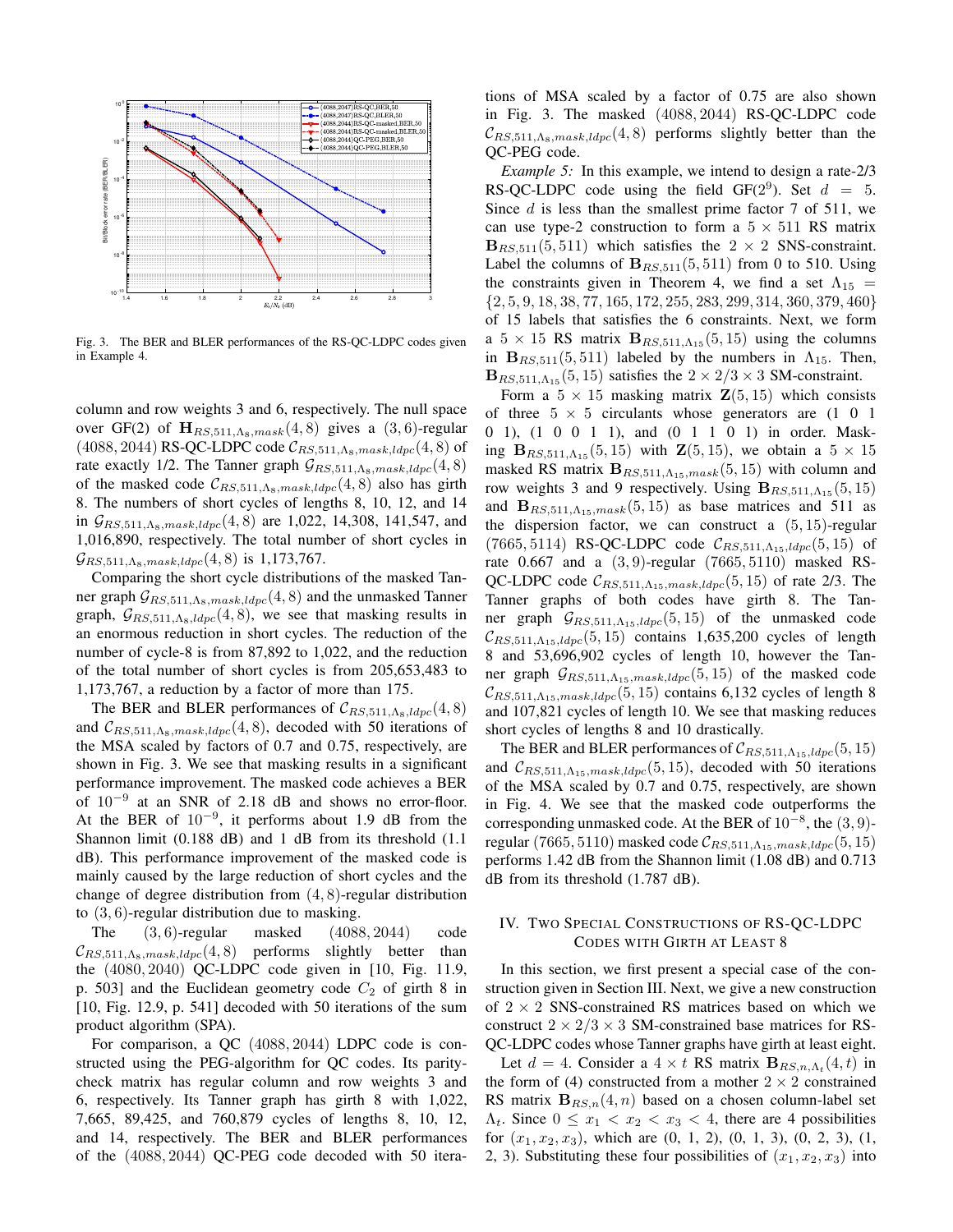the six inequalities given by (7) in Theorem 4, we obtain the following corollary.

*Corollary 1:* Let  $\mathbf{B}_{RS,n,\Lambda_t}(4,t)$  be the  $4 \times t$  matrix formed by the columns of the RS matrix  $B_{RS,n}(4, n)$  labeled by the numbers in a column-label set  $\Lambda_t$ . Let  $\mathbf{H}_{RS,n,\Lambda_t}(4,t)$  be the  $n \times n$  CPM-dispersion of  $\mathbf{B}_{RS,n,\Lambda_t}(4,t)$ . The Tanner graph associated with  $\mathbf{H}_{RS,n,\Lambda_t}(4,t)$  has girth at least 8 if and only if the following 9 conditions on the column-labels in  $\Lambda_t$  hold:

(p1) 
$$
n \nmid l_{i_3} - 2l_{i_2} + l_{i_1}
$$
, (p2)  $n \nmid l_{i_3} - 3l_{i_2} + 2l_{i_1}$ ,  
\n(p3)  $n \nmid 2l_{i_3} - 3l_{i_2} + l_{i_1}$ , (p4)  $n \nmid l_{i_3} + l_{i_2} - 2l_{i_1}$ ,  
\n(p5)  $n \nmid 2l_{i_3} + l_{i_2} - 3l_{i_1}$ , (p6)  $n \nmid l_{i_3} + 2l_{i_2} - 3l_{i_1}$ ,  
\n(p7)  $n \nmid 2l_{i_3} - l_{i_2} - l_{i_1}$ , (p8)  $n \nmid 3l_{i_3} - l_{i_2} - 2l_{i_1}$ ,  
\n(p9)  $n \nmid 3l_{i_3} - 2l_{i_2} - l_{i_1}$ .

We note that the columns of the  $4 \times 8$  RS base matrix  $B_{RS,85}(4,8)$  over  $GF(2<sup>8</sup>)$  used for constructing the rate-1/2 (680, 340) RS-QC-LDPC codes in Example 2 are chosen from the mother matrix  $B_{RS,85}(4, 85)$  over  $GF(2<sup>8</sup>)$  with column labels satisfying the nine conditions given by (8). In this example, with a 8-core CPU, g++ compiler, for  $d = 4, t =$  $8, n = 85$ , it needs only 1.67ms to find a valid column-label set.

Next, we consider the RS matrix  $B_{RS,n}(d,n)$  over  $GF(2<sup>s</sup>)$ given in the general form of (1) which is constructed by using the cyclic subgroup  $S_n = \{1, \beta, ..., \beta^{n-1}\}\$  of  $GF(2^s)$ generated by an element  $\beta$  of order n with  $d < n$ . This RS matrix, in general, does not satisfy the  $2 \times 2$  SNS-constraint, except for the type-2 and type-3 cases. In the following, we consider a special case for which we can construct  $2 \times 2$  SNSconstrained matrices by choosing columns from  $B_{RS,n}(d, n)$ under certain conditions. From these  $2 \times 2$  SNS-constrained matrices, we can construct  $2\times2/3\times3$  SM-constrained matrices based on Corollary 1.

Let  $d = 4$ . Suppose 3 is a factor of n, i.e., 3|n. Label the columns of the  $4 \times n$  RS matrix  $B_{RS,n}(4, n)$  from 0 to  $n-1$ . Partition the column-labels of  $B_{RS,n}(4,n)$ into  $n/3$  disjoint triplets,  $(0, n/3, 2n/3), (1, 1 + n/3, 1 +$  $2n/3$ , ...,  $(n/3 - 1, 2n/3 - 1, n - 1)$ . From each triplet  $(i, i + n/3, i + 2n/3), 0 \le i < n/3$ , we take *any one* label  $j_i$  and form a set  $\Lambda_{n/3} = \{j_0, j_1, \ldots, j_{n/3-1}\}\$  with  $n/3$ column labels. Next, we select the  $n/3$  columns, labeled by  $j_0, j_1, \ldots, j_{n/3-1}$ , from  $\mathbf{B}_{RS,n}(4,n)$  and form a  $4 \times n/3$  submatrix  $\mathbf{B}_{RS,n,\Lambda_{n/3}}(4,n/3)$ . Following the proof of Theorem 1, it can be shown that  $B_{RS,n,\Lambda_{n/3}}(4,n/3)$  satisfies the  $2 \times 2$ SNS-constraint. This gives another construction of  $2 \times 2$  SMconstrained RS matrices.

Using  $\mathbf{B}_{RS,n,\Lambda_{n/3}}(4,n/3)$  as the mother matrix and choosing a set of  $t$  columns with labels satisfying the nine conditions given by (8), we can construct a  $2\times2/3\times3$  SM-constrained RS matrix  $\mathbf{B}_{RS,n,\Lambda_t}(4,t)$ . Then, the null space of the  $n \times n$  CPMdispersion  $\mathbf{H}_{RS,n,\Lambda_t}(4,t)$  of  $\mathbf{B}_{RS,n,\Lambda_t}(4,t)$  gives an RS-QC-LDPC code with girth at least 8.

In Examples 2 and 4, we showed that the  $4 \times 8$  masking matrix  $\mathbf{Z}(4,8)$  given by (3) is very effective in reducing short cycles of the Tanner graph of an RS-QC-LDPC code. This masking matrix can be used as a *building block* to construct larger masking matrices for larger RS base matrices. This masking matrix has a simple structure. The second pair of columns is a repetition of the first pair of columns and the fourth pair of columns is a repetition of third pair of columns. A simple expansion of this masking matrix is to repeat the first pair and the third pair of columns  $t$  times [5], [32]. This expansion results in a  $4 \times 4t$  masking matrix  $\mathbf{Z}(4, 4t)$ .

If we permute the columns of the  $\mathbf{Z}(4,8)$ , we can put it into the following form:

$$
\mathbf{Z}_c(4,8) = \begin{bmatrix} 1 & 1 & 1 & 0 & 1 & 1 & 0 & 1 \\ 0 & 1 & 1 & 1 & 1 & 1 & 1 & 0 \\ 1 & 0 & 1 & 1 & 0 & 1 & 1 & 1 \\ 1 & 1 & 0 & 1 & 1 & 0 & 1 & 1 \end{bmatrix}.
$$
 (9)

The matrix  $\mathbf{Z}_c(4,8)$  given by (9) consists of two  $4 \times 4$ circulants. The second circulant is simply obtained by shifting the rows (or columns) of the first circulant downward (or to the left) one position cyclically. We can use the first circulant as a building block to construct a  $4 \times 4t$  masking matrix  $\mathbf{Z}_c(4, 4t)$  by repeating it t times and/or using its downward (or left) cyclic-shifts. The matrix  $\mathbf{Z}_c(4, 4t)$  has circulant structure and has column and row weights 3 and 3t, respectively. The subscript "c" in  $\mathbb{Z}_c(4, 16)$  stands for "circulant". Suppose we set  $t = 4$  and form the following  $4 \times 16$  masking matrix with column and row weights 3 and 12, respectively:

$$
\mathbf{Z}_c(4,16) = \begin{bmatrix} 1 & 1 & 1 & 0 & 1 & 1 & 1 & 0 & 1 & 1 & 1 & 0 & 1 & 1 & 0 & 1 \\ 0 & 1 & 1 & 1 & 0 & 1 & 1 & 1 & 0 & 1 & 1 & 1 & 1 & 1 & 1 & 0 \\ 1 & 0 & 1 & 1 & 1 & 0 & 1 & 1 & 1 & 0 & 1 & 1 & 1 & 1 & 1 \\ 1 & 1 & 0 & 1 & 1 & 1 & 0 & 1 & 1 & 1 & 0 & 1 & 1 & 1 \end{bmatrix}.
$$
\n(10)

In forming the matrix of  $\mathbf{Z}_c(4, 16)$ , we use the first circulant of  $\mathbf{Z}_c(4, 8)$  three times, and its first downward cyclic-shift once.

*Example 6:* In this example, we use the field  $GF(2^8)$  to construct an RS-QC-LDPC code of rate 3/4. First, we construct a  $4 \times 255$  RS matrix  $B_{RS,255}(4,255)$  over GF( $2^8$ ) in the form of (1) which does not satisfy the  $2 \times 2$  SNS-constraint. Label the columns of  $B_{RS,255}(4, 255)$  from 0 to 254. Since 3 is a factor of 255, we can partition the column numbers of  ${\bf B}_{RS,255}(4,255)$  into 85 disjoint triplets,  $(i, i+85, i+170)$ ,  $0 \leq$  $i < 85$ . For  $4 \le t \le 85$ , suppose we choose a set of t triplets. From each triplet of this set, we take one number. This results in a set  $\Lambda_t = \{l_1, l_2, ..., l_t\}$  of labels of t columns of  ${\bf B}_{RS,255}(4,255)$ . Using the t columns in  ${\bf B}_{RS,255}(4,255)$ labeled by the numbers in  $\Lambda_t$ , we form a  $4 \times t$  RS matrix  $\mathbf{B}_{RS,255,\Lambda_t}(4,t)$ . This matrix satisfies the 2×2 SNS-constraint. If the labels in  $\Lambda_t$  satisfy all of the nine conditions given by (8), then the  $4 \times t$  matrix  $\mathbf{B}_{RS,255,\Lambda_t}(4,t)$  satisfies the  $2 \times 2/3 \times 3$  SM-constraint. The null space of the  $255 \times 255$ CPM-dispersion of  $B_{RS,255,\Lambda_t}(4,t)$  gives an RS-QC-LDPC code of length 255t whose Tanner graph has girth at least 8.

Set  $t = 16$ . Suppose we choose the following set of column labels of  $\mathbf{B}_{RS,255}(4, 255)$ :  $\Lambda_{16}$  =  $\{1, 3, 6, 13, 21, 32, 44, 59, 64, 73, 77, 83, 111, 212, 226, 239\}.$ 

The column labels in  $\Lambda_{16}$  satisfy the 9 conditions given by (8). Using the column labels in  $\Lambda_{16}$ , we form a  $4 \times 16$  RS matrix  $\mathbf{B}_{RS,255,\Lambda_{16}}(4,16)$  which satisfies the  $2 \times 2/3 \times 3$ SM-constraint. The null space over GF(2) of the  $255 \times 255$ CPM-dispersions of  $\mathbf{B}_{RS,255,\Lambda_{16}}(4,16)$  gives a  $(4,16)$ -regular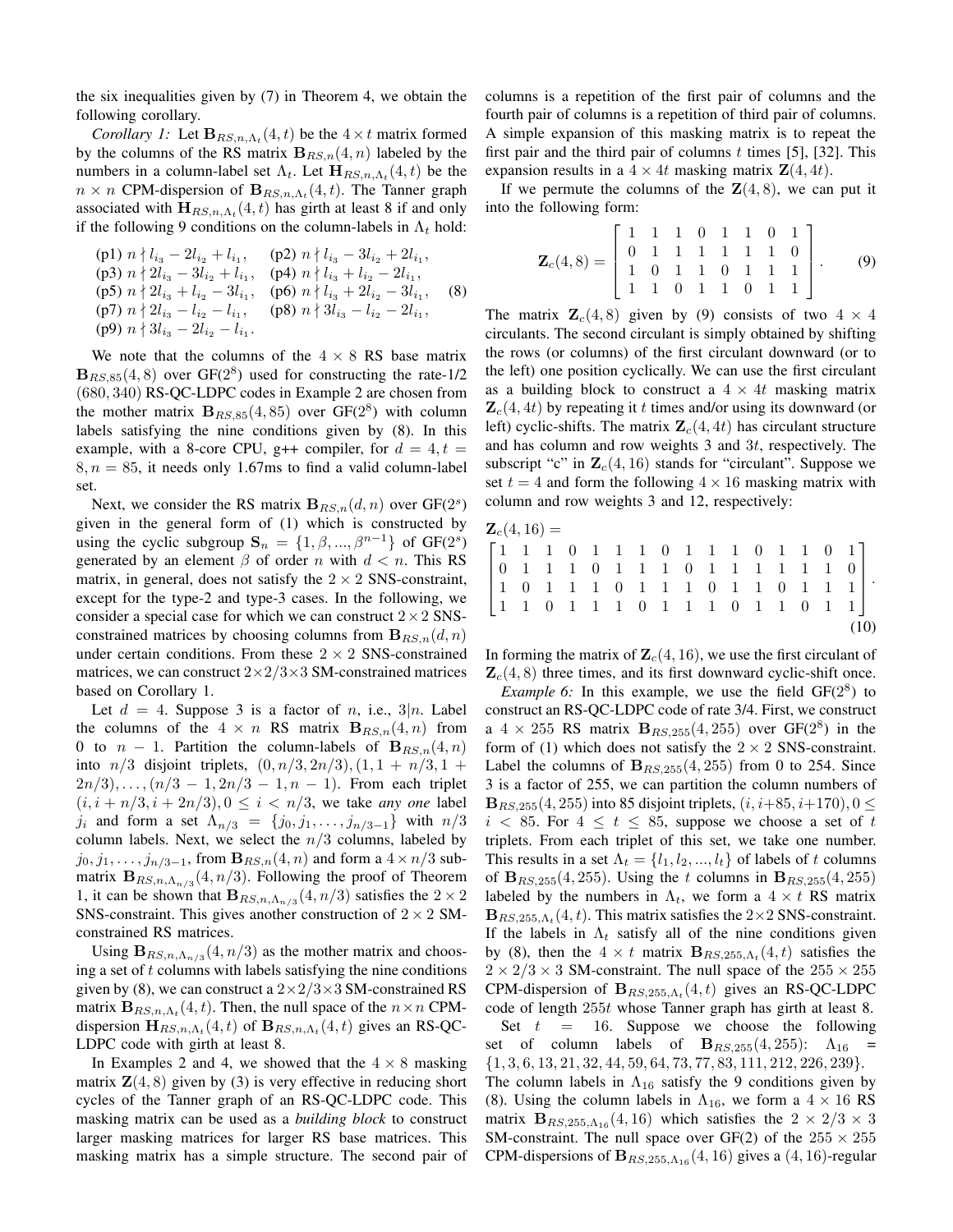

Fig. 4. The BER and BLER performances of the four RS-QC-LDPC codes given in Examples 5 and 6.

 $(4080, 3065)$  RS-QC-LDPC code  $C_{RS,255,\Lambda_{16},ldpc}(4,16)$ whose Tanner graph  $G_{RS,255,\Lambda_{16},ldpc}(4,16)$  has girth 8. The numbers of cycles of lengths 8, 10, and 12 in  $G_{RS,255,\Lambda_{16},ldpc}(4,16)$  are 688,500, 17,485,860, and 703,291,020, respectively, for a total of 721,465,380, which is a quite large number of short cycles.

In order to reduce the number of short cycles in  $\mathcal{G}_{RS,255,\Lambda_{16},dpc}(4,16)$ , we can mask the RS matrix  $B_{RS,255,\Lambda_{16}}(4,16)$  with the masking matrix given by (10). Masking results in a masked RS matrix  $\mathbf{B}_{RS,255,\Lambda_{16},mask}(4,16)$  with column weights 3 and 12, respectively. The null space of the  $255 \times 255$  CPM-dispersion  $H_{RS,255,\Lambda_{16},mask}(4,16)$  of  $B_{RS,255,\Lambda_{16},mask}(4,16)$  gives a (3, 12)-regular (4080, 3060) masked RS-QC-LDPC code  $\mathcal{C}_{RS,255,\Lambda_{16},mask,ldpc}(4,16)$  of rate 3/4. The numbers of short cycles of lengths 8, 10, and 12 in the Tanner graph  $\mathcal{G}_{RS,255,\Lambda_{16},mask,ldpc}(4,16)$  of  $\mathcal{C}_{RS,255,\Lambda_{16},mask,ldpc}(4,16)$ are 32,640, 495,210, and 9,570,915, respectively, for a total of 10,098,765. We see that masking reduces the total number of short cycles of lengths 8, 10, and 12 in the unmasked Tanner graph by a factor of more than 71.

The BER and BLER performances of  $\mathcal{C}_{RS,255,\Lambda_{16},ldpc}(4,16)$ and  $C_{RS,255,\Lambda_{16},mask,ldpc}(4,16)$ , decoded with 50 iterations of the MSA are also shown in Fig. 4. The scaling factor for the unmasked and the masked codes are 0.70 and 0.75, respectively. We see that masking improves the error performance of the unmasked code. The (3, 12)-regular (4080, 3060) masked RS-QC-LDPC code  $\mathcal{C}_{RS,255,\Lambda_{16},mask,ldpc}(4,16)$  achieves a BER of 10<sup>−</sup><sup>9</sup> without a visible error-floor and performs less than 1 dB from its threshold (2.2564 dB) and 1.62 dB from the Shannon limit (1.628 dB). The masked code performs well in both waterfall and low error rate regions. It outperforms the (4080, 3093) QC-LDPC code of rate 0.758 presented in [10, Fig. 11.10, p. 505] and the (4096, 3073) finite-geometry code of rate 0.750 presented in [29, Fig. 17.31, p. 910], both decoded wth SPA.

#### V. CONCLUSION

In this paper, we presented designs and constructions of QC-LDPC codes for the AWGN channel based on the conventional parity-check matrices of Reed-Solomon codes, called RS-QC-LDPC codes. Four classes of RS-QC-LDPC codes whose Tanner graphs have girth at least 6 were given. Cycle structural properties of the Tanner graphs of codes in these classes are analyzed and specific methods for constructing codes with girth at least 8 and reducing their short cycles are presented. The designed codes perform well in both waterfall and low error-rate regions. The methods presented in this paper for constructing binary RS-QC-LDPC codes can be generalized for constructing nonbinary RS-QC-LDPC codes.

#### **REFERENCES**

- [1] X. Xiao, W. E. Ryan, B. Vasić, S. Lin, and K Abdel-Ghaffar, "Reed-Solomon-based quasi-cyclic LDPC codes: Designs, cycle structure and erasure correction," in *Proc. Inform. Theory Applic. Workshop (ITA)*, La Jolla, CA, Feb. 2018, pp. 1 – 10.
- [2] L. Lan, L. -Q. Zheng, Y. Y. Tai, L. Chen, S. Lin, and K. Abdel-Ghaffar, "Construction of quasi-cyclic LDPC codes for AWGN and binary erasure channels: A finite field approach," *IEEE Trans. Inf. Theory*, vol. 53, no. 7, pp. 2429–2458, Jul. 2007.
- [3] H. Liu, Q. Huang, G. Deng, and J. Chen, "Quasi-cyclic representation and vector representation of RS-LDPC codes," *IEEE Trans. Commun.*, vol. 63, no. 4, pp.1033–1042, Apr. 2015.
- [4] J. Li, K. Liu, S. Lin, and K. Abdel-Ghaffar, "Reed-Solomon based nonbinary globally coupled LDPC codes: Correction of random errors and bursts of erasures," *Proc. IEEE Int. Symp. Inform. Theory (ISIT)*, Aachen, Germany, Jun. 2017, pp. 381–385.
- [5] J. Li, S. Lin, K. Abdel-Ghaffar, W.E. Ryan, and D.J. Costello, Jr., *LDPC Code Designs, Constructions, and Unification*. Cambridge, UK: Cambridge University Press, 2017.
- [6] I. S. Reed and G. Solomon, "Polynomial codes over certain finite fields," *J. Soc. Indust. Appl. Math.*, vol. 8, no. 2, pp. 300–304, Jun. 1960.
- [7] R. G. Gallager, "Low density parity-check codes," *IRE Trans. Inf. Theory*, vol. IT-8, no. 1, pp. 21 – 28, Jan. 1962.
- [8] M. Zhang, L. Tang, Q. Huang, and Z. Wang, "Low complexity encoding algorithm of RS-based QC-LDPC codes," in *Proc. Inf. Theory and Applic. Workshop (ITA)*, San Diego, CA, Feb. 2014, pp. 1 – 4.
- [9] S. H. Kuo, Z. U Liu, and J. Yang, "On practical LDPC code construction for NAND flash applications," in *Proc. IEEE Inform. Theory Workshop (ITW)*, Kaohsiung, Taiwan, Nov. 2017, pp. 191 – 195.
- [10] W. E. Ryan and S. Lin, *Channel Codes: Classical and Modern*. New York, NY: Cambridge Univ. Press, 2009.
- [11] L. Lan, Y. Y. Tai, L. Chen, S. Lin, and K. Abdel-Ghaffar, "A trellisbased method for removing cycles from bipartite graphs and construction of low density parity check codes," *IEEE Commun. Lett.*, vol. 8, no. 7, pp. 443–445, Jul. 2004.
- [12] F. C. M. Lau and W. M. Tam, "A fast searching method for the construction of QC-LDPC codes with large girth," *IEEE Symp. Comp. & Commun. (ISCC)*, Cappadocia, Turkey, Jul. 2012, pp. 125 – 128, Jun. 2012.
- [13] A. Tasdighi, A. H. Banihashemi, and M.-R. Sadeghi, "Efficient search of girth-optimal QC-LDPC codes," *IEEE Trans. Inf. Theory*, vol. 62, no. 4, pp. 1552–1564, Apr. 2016.
- [14] H. Xu, D. Feng, R. Luo, and B. Bai, "Construction of quasi-cyclic LDPC codes via masking with successive cycle elimination," *IEEE Commun. Lett.*, vol. 20, no. 12, pp. 2370–2373, Dec. 2016.
- [15] X. He, L. Zhou, and J. Du, "PEG-like design of binary QC-LDPC codes based on detecting and avoiding generating small cycles," *IEEE Trans. Commun.*, vol. 66, no. 5, pp. 1845-1858, May 2018.
- [16] H. Zhang and J. M. F. Moura, "The design of structured regular LDPC codes with large girth," in *Proc. IEEE Global Telecom. Conf. (Globcom)*, San Francisco, CA, Dec. 2003, pp. 4022–4027.
- [17] J. M. F. Moura, J. Lu, and H. Zhang, "Structured low-density paritycheck codes," *IEEE Sig. Proc. Mag.*, vol. 21, no. 1, pp. 42 – 55, Jan. 2004.
- [18] M. Fossorier, "Quasi-cyclic low density parity check codes from circulant permutation matrices," *IEEE Trans. Inf. Theory*, no. 8, pp. 1788– 1793, Aug. 2004.
- [19] O. Milenkovic, N. Kashyap, and D. Leyba, "Shortened array codes of large girth," *IEEE Trans. Inf. Theory*, vol. 52, no. 8, pp. 3707 – 3722, Aug. 2006.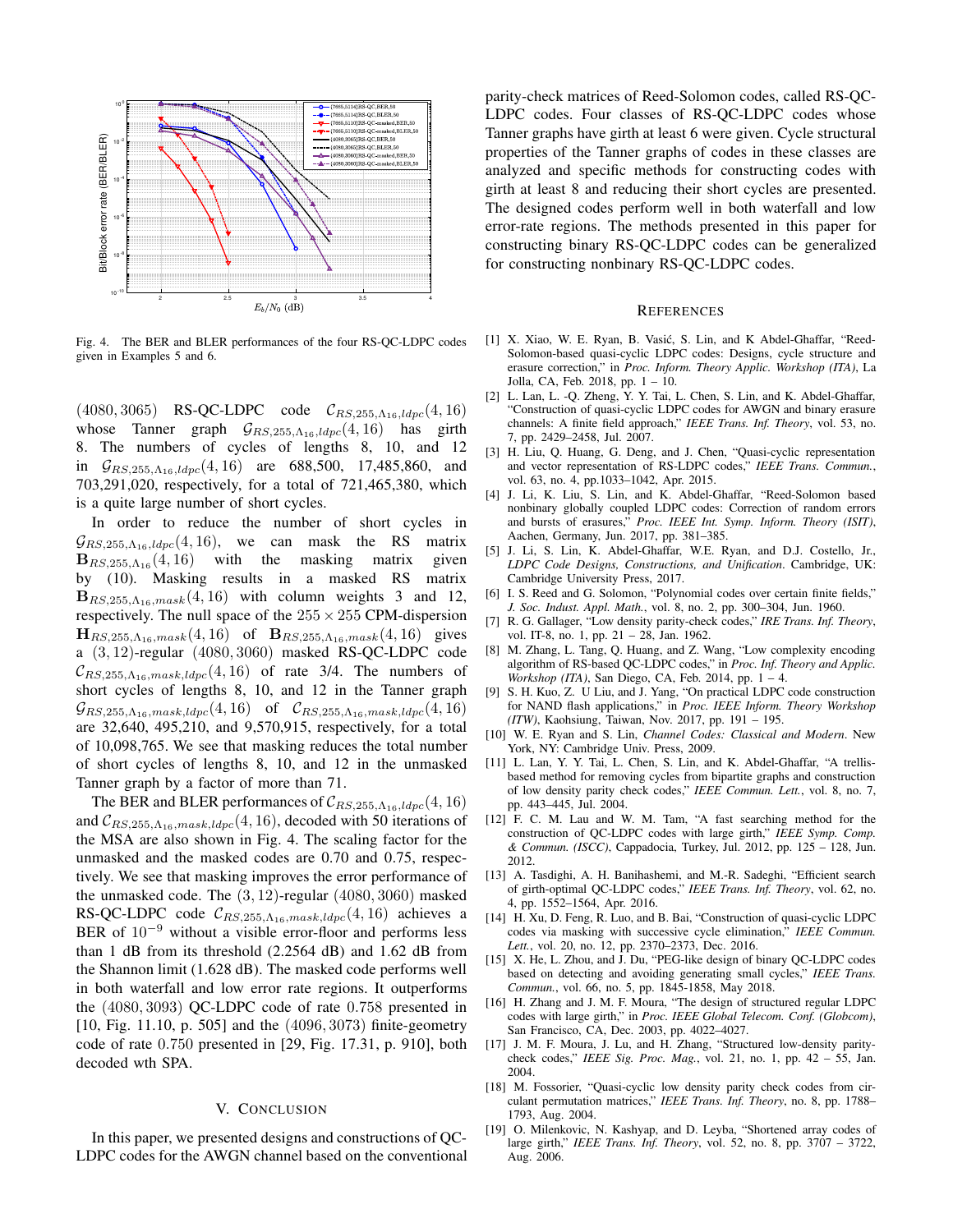- [20] X. Jiang and M. H. Lee, "Large girth quasi-cyclic LDPC codes based on the Chinese remainder theorem," *IEEE Commun. Lett.* vol. 13, no. 5, pp. 342 – 344, May 2009.
- [21] M. Esmaeili, M. H. Tadayon, and T. A. Gulliver, "Low-complexity girth-8 high-rate moderate length QC LDPC codes," *AEU - Int. J. Electron. & Commun.*, vol. 64, no. 4, pp. 360 – 365, Apr. 2010.
- [22] J.-F. Huang, C.-M. Huang, and C.-C. Yang, "Construction of onecoincidence sequence quasi-cyclic LDPC Codes of large girth," *IEEE Trans. Inf. Theory*, vol. 58, no. 3, pp. 1825–1836, Mar. 2012.
- [23] G. Zhang, R. Sun, and X. Wang, "New quasi-cyclic LDPC codes with girth at least eight based on Sidon sequences," in *Proc. Int. Symp. Turbo Codes and Iterative Inform. (ISTC)*, Gothenburg, Sweden, Aug. 2012, pp.  $31 - 35$ .
- [24] A. Tasdighi, A. H. Banihashemi, and M.-R. Sadeghi, "Symmetrical constructions for regular girth-8 QC-LDPC codes," *IEEE Trans. Commun.*, vol. 65, no. 1, pp. 14–22, Jan. 2017.
- [25] R. Sun, Y. Tian, and J. Liu, "Construction of QC-LDPC codes based on generalized RS codes with girth larger than 6," in *Proc. IEEE Int. Conf. Commun. Syst. (ICCS)*, Shenzhen, China, Dec. 2016. pp. 1–6.
- [26] J. Xu, L. Chen, I. Diurdievic, S. Lin, and K. Abdel-Ghaffar, "Construction of regular and irregular LDPC codes: Geometry decomposition and masking," *IEEE Trans. Inf. Theory*, vol. 53, no. 1, pp. 121–134, Jan. 2007.
- [27] J. Chen and M. P. C. Fossorier, "Near optimum universal belief propagation based decoding of low-density parity check codes," *IEEE Trans. Commun.*, vol. 50, no.3, p. 406 – 414, Mar. 2002.
- [28] J. Li, S. Lin, and K. Abdel-Ghaffar, "Improved message-passing algorithm for counting short cycles in bipartite graphs," in *Proc. IEEE Int. Symp. Inf. Theory (ISIT)*, Hong Kong, China, Jun. 2015, pp. 416–420.
- [29] S. Lin and D. J. Costello, Jr., *Error Control Coding: Fundamentals and Applications*, 2nd Ed. Upper Saddle River, NJ: Prentice Hall, 2004.
- [30] Q. Diao, Q. Huang, S. Lin, and K. Abdel-Ghaffar, "A transform approach for analyzing and constructing quasi-cyclic low-density paritycheck codes," in *Proc. Inform. Theory Applic. Workshop (ITA)*, La Jolla, CA, Feb. 2011, pp. 1 – 8.
- [31] D. Declercq and M. Fossorier, "Improved impulse method to evaluate the low weight profile of sparse binary linear codes," in *Proc. IEEE Int. Symp. Inf. Theory (ISIT)*, Toronto, Canada, Jul. 2008, pp. 1963–1967.
- [32] J. Li, K. Liu, S. Lin, and K. Abdel-Ghaffar, "Algebraic LDPC codes: Construction, low error-floor, large girth and a reduced-complexity decoding scheme," *IEEE Trans. Commun.*, vol. 62, no. 8, pp. 2626–2637, Aug. 2015.
- [33] Z. Li and B. V. K.V. Kumar, A class of good quasi-cyclic low-density parity check codes based on progressive edge growth graph," in *Proc. 38th Asilomar Conf. Signals Syst. Comput.*, Pacific Grove, CA, Nov. 2004, pp. 1990–1994.
- [34] D. Divsalar, S. Dolinar, C. R. Jones, and K. Andrews, "Capacityapproaching protograph codes," *IEEE J. Sel. Areas Commun.*, vol. 27, no. 6, pp. 876–888, Aug. 2009.

PLACE **PHOTO** HERE

Xin Xiao received the B.S. degree in Electrical Engineering from Shanghai Jiao Tong University, Shanghai, China, in 2012. Under a dual degree program, she received the M. E. degree in System LSI from the Graduate School of Information, Production and System, Waseda University, Kitakyushu, Japan, in 2013, and the M. S. degree in Electrical Engineering from Shanghai Jiao Tong University, in 2015. She is currently pursuing the Ph.D. degree with the University of Arizona, Tucson, United States.

Her current research interests are in the general area of error correction coding for communication and storage systems, and applications of neural networks in channel coding.

PLACE **PHOTO** HERE

Bane Vasić is a Professor of Electrical and Computer Engineering and Mathematics at the University of Arizona. He is affiliated with BIO5, the Institute for Collaborative Beoresearch, and is a Director of the Error Correction Laboratory.

Dr. Vasić is an inventor of the soft error-event decoding algorithm, and the key architect of a detector/decoder for Bell Labs data storage chips which were regarded as the best in industry.

Dr. Vasić is a Chair of the IEEE Data Storage Technical Committee, Editor of the IEEE JSAC

Special Issues on Data Storage Channels and Member of the Editorial Board of the IEEE Transactions on Magnetics. He is da Vinci Circle and Fulbright Scholar and founder and Chief Scientific Officer of Codelucida.



Shu Lin (S'62-M'65-SM'78-F'80-LF'00) received the B.S.E.E. degree from the National Taiwan University, Taipei, Taiwan, in 1959, and the M.S. and Ph.D. degrees in electrical engineering from Rice University, Houston, TX, in 1964 and 1965, respectively.

In 1965, he joined the Faculty of the University of Hawaii, Honolulu, as an Assistant Professor of Electrical Engineering. He became an Associate Professor in 1969 and a Professor in 1973. In 1986, he joined Texas A & M University, College Station,

as the Irma Runyon Chair Professor of Electrical Engineering. In 1987, he returned to the University of Hawaii. From 1978 to 1979, he was a Visiting Scientist at the IBM Thomas J. Watson Research Center, Yorktown Heights, NY, where he worked on error control protocols for data communication systems. He spent the academic year of 1996-1997 as a Visiting Professor at the Technical University of Munich, Munich, Germany. He retired from University of Hawaii in 1999 and he is currently an Adjunct Professor at University of California, Davis. He has published numerous technical papers in IEEE Transactions and other refereed journals. He is the author of the book, An Introduction to Error-Correcting Codes (Englewood Cliff, NJ: Prentice-Hall, 1970). He also co-authored (with D. J. Costello) the book, Error Control Coding: Fundamentals and Applications (Upper Saddle River, NJ: Prentice-Hall, 1st edition, 1982, 2nd edition, 2004), (with T. Kasami, T. Fujiwara, and M. Fossorier) the book, Trellises and Trellis-Based Decoding Algorithms, (Boston, MA: Kluwer Academic, 1998), (with W. E. Ryan) the book, Channel Codes: Classical and Modern (Cambridge University Press, 2009), and (with J. Li, K. Abdel-Ghaffar, W. E. Ryan, and D. J. Costello, Jr. ) the book, LDPC Code Designs, Constructions, and Unification (Cambridge University Press, 2017). His current research areas include algebraic coding theory, coded modulation, error control systems, and satellite communications. He has served as the Principle Investigator on 32 research grants.

Dr. Lin is a Member of the IEEE Information Theory Society and the Communication Society. He served as the Associate Editor for Algebraic Coding Theory for the IEEE TRANSACTIONS ON INFORMATION THEORY from 1976 to 1978, and as the Program Co-Chairman of the IEEE International Symposium of Information Theory held in Kobe, Japan, in June 1988. He was the President of the IEEE Information Theory Society in 1991. In 1996, he was a recipient of the Alexander von Humboldt Research Prize for U.S. Senior Scientists and a recipient of the IEEE Third-Millennium Medal, 2000. In 2007, he was a recipient of The Communications Society Stephen O. Rice Prize in the Field of Communications Theory. In 2014, he was awarded the NASA Exceptional Public Achievement Medal.